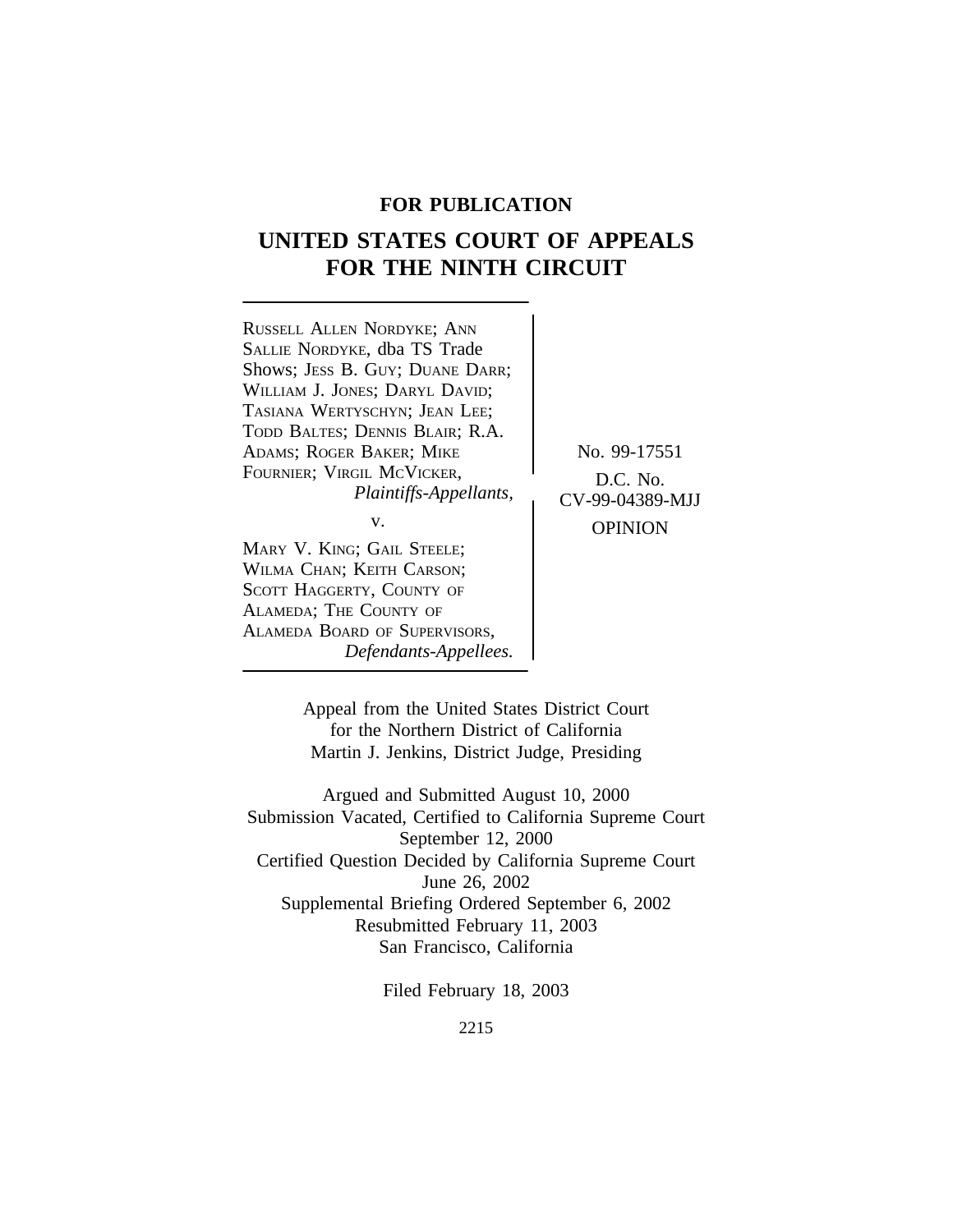Before: Arthur L. Alarcón, Diarmuid F. O'Scannlain and Ronald M. Gould, Circuit Judges.

> Opinion by Judge O'Scannlain; Concurrence by Judge Gould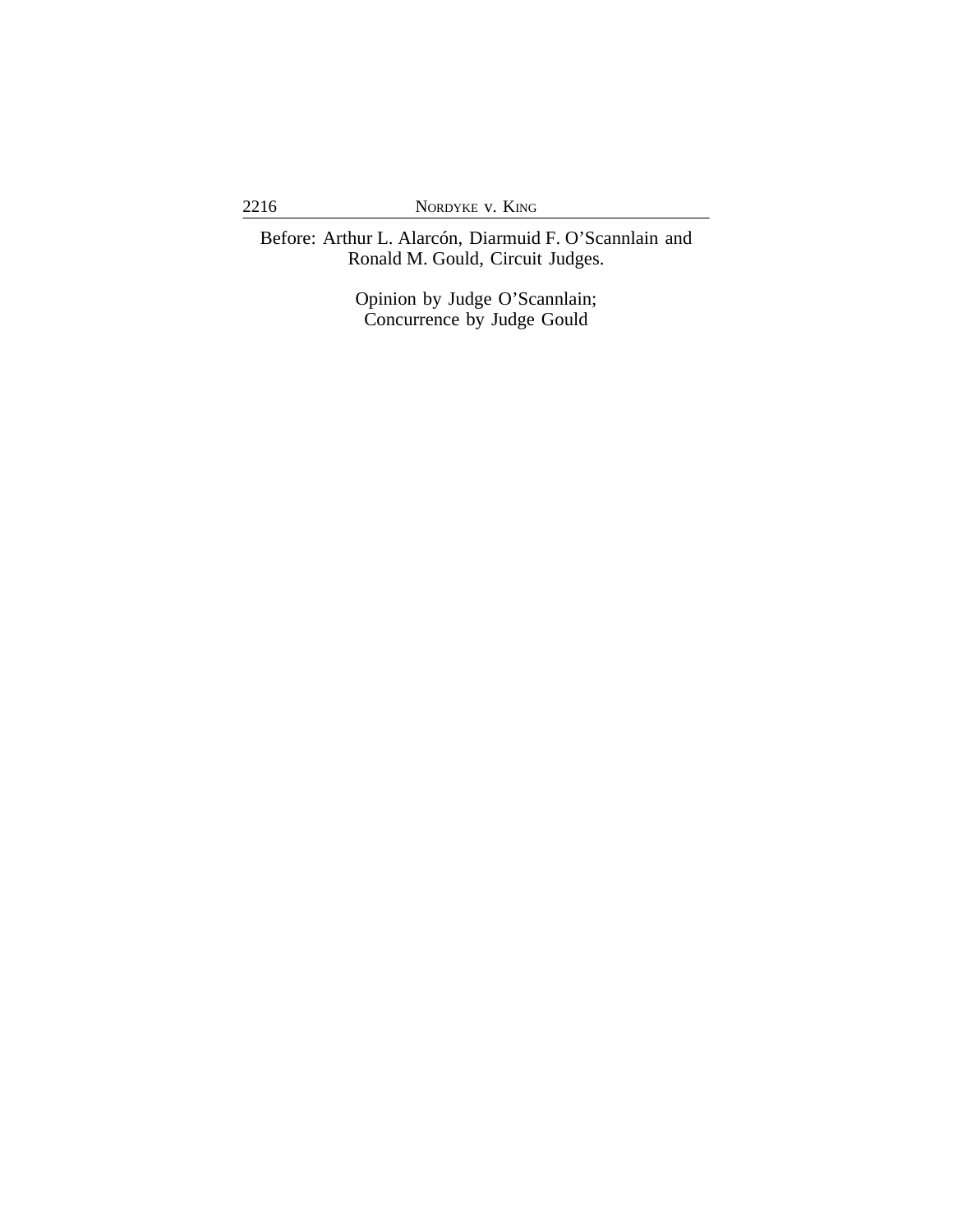## **COUNSEL**

Donald E. J. Kilmer, Jr., Law Offices of Donald Kilmer, San Jose, California, argued the cause and filed briefs for the appellants.

Sayre Weaver, Richards, Watson, & Gershon, San Francisco, California, argued the cause for the appellees; Richard Winnie, County Counsel, County of Alameda, was on the briefs.

C.D. Michel, Trutanich Michel, LLP, San Pedro, California, and Stephen P. Halbrook, Law Offices of Stephen P. Halbrook, Fairfax, Virginia, were on the brief for amicus curiae National Rifle Association of America, Inc.

## **OPINION**

O'SCANNLAIN, Circuit Judge:

We must decide whether a local ordinance prohibiting the possession of firearms on county property infringes upon constitutional rights protected by the First and Second Amendments.

I

Russell Nordyke and Sallie Nordyke (dba TS Trade Shows) ("Nordyke") have been promoting gun shows at the Alameda County Fairgrounds ("Fairgrounds") since 1991. The Fairgrounds are located on unincorporated county land in the City of Pleasanton. The exhibitors at the show include sellers of antique (pre-1898) firearms, modern firearms, ammunition, Old West memorabilia, and outdoor clothing. In addition, the show hosts educational workshops, issue groups, and political organizations.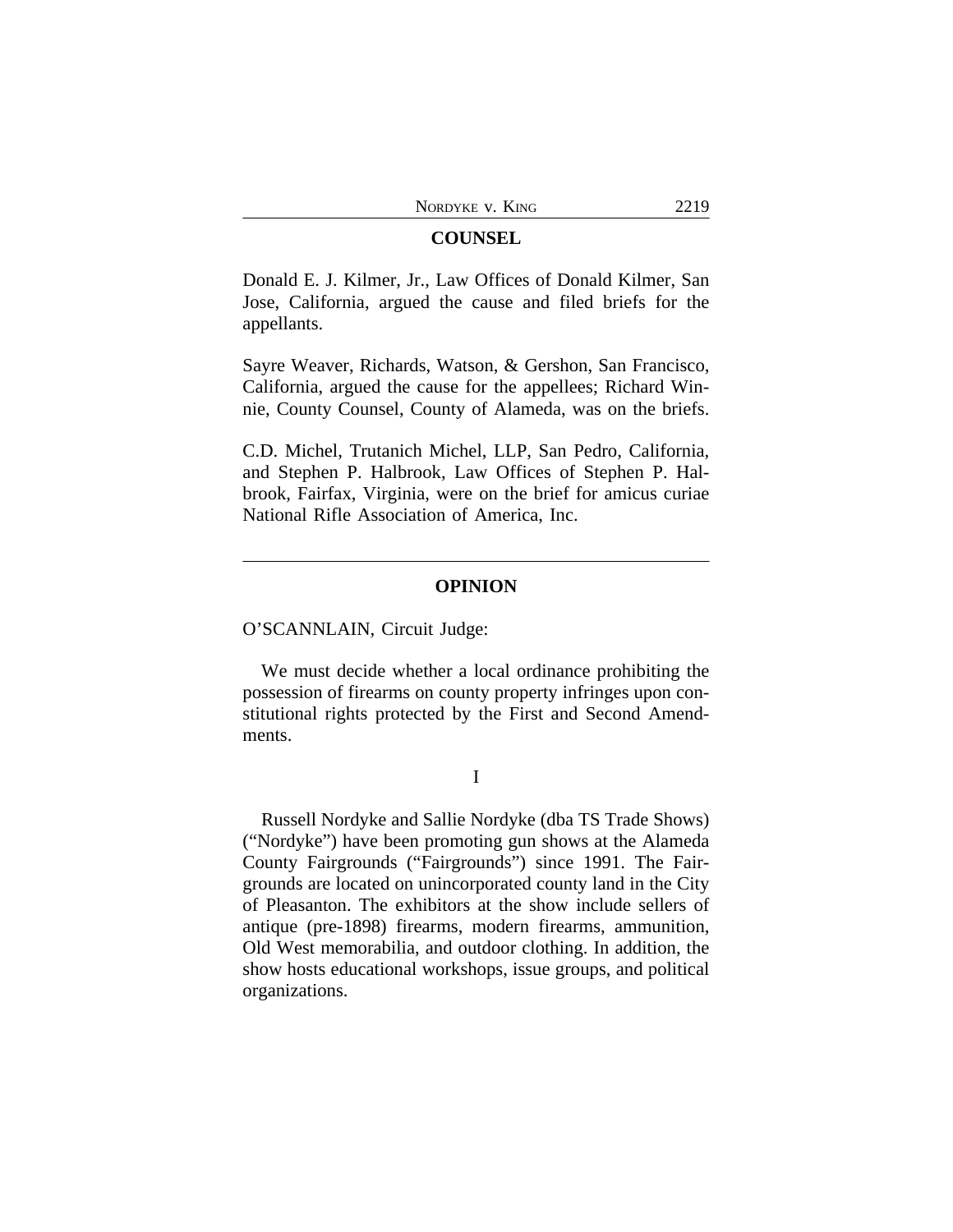| 2220 | NORDYKE V. KING |  |
|------|-----------------|--|
|      |                 |  |

In August 1999, Alameda County ("County") passed an ordinance making illegal the possession of firearms on County property ("Ordinance"). In pertinent part, the Ordinance reads: "Every person who brings onto or possesses on county property a firearm, loaded or unloaded, or ammunition for a firearm is guilty of a misdemeanor." Alameda County, Cal., Ordinance § 9.12.120(b). The Ordinance would forbid the presence of firearms at gun shows, such as Nordyke's, held at the Fairgrounds. As a practical matter, the Ordinance makes it unlikely that a gun show could profitably be held there.

Seeking to prevent the Ordinance's enforcement, Nordyke brought suit against the County in the United States District Court for the Northern District of California. Nordyke applied for a temporary restraining order, claiming that the Ordinance was preempted by state gun regulations and that it violated the First Amendment's free speech guarantee. The district court judge treated the application as one for a preliminary injunction and denied it. The judge noted that under either test for a preliminary injunction, a litigant must at least show a fair chance of success on the merits and ruled that Nordyke had failed to do so. Because he concluded that Nordyke had little chance of success on the merits, he did not reach the balance of the hardships determination. Nordyke then filed this timely interlocutory appeal.

We certified Nordyke's preemption claim to the California Supreme Court asking the following question: "Does state law regulating the possession of firearms and gun shows preempt a municipal ordinance prohibiting gun possession on county property"? *Nordyke v. King* ("*Nordyke I*"), 229 F.3d 1266, 1267 (9th Cir. 2000).

The California Supreme Court granted certification and ultimately held, "whether or not the Ordinance is partially preempted, Alameda County has the authority to prohibit the operation of gun shows held on its property, and, at least to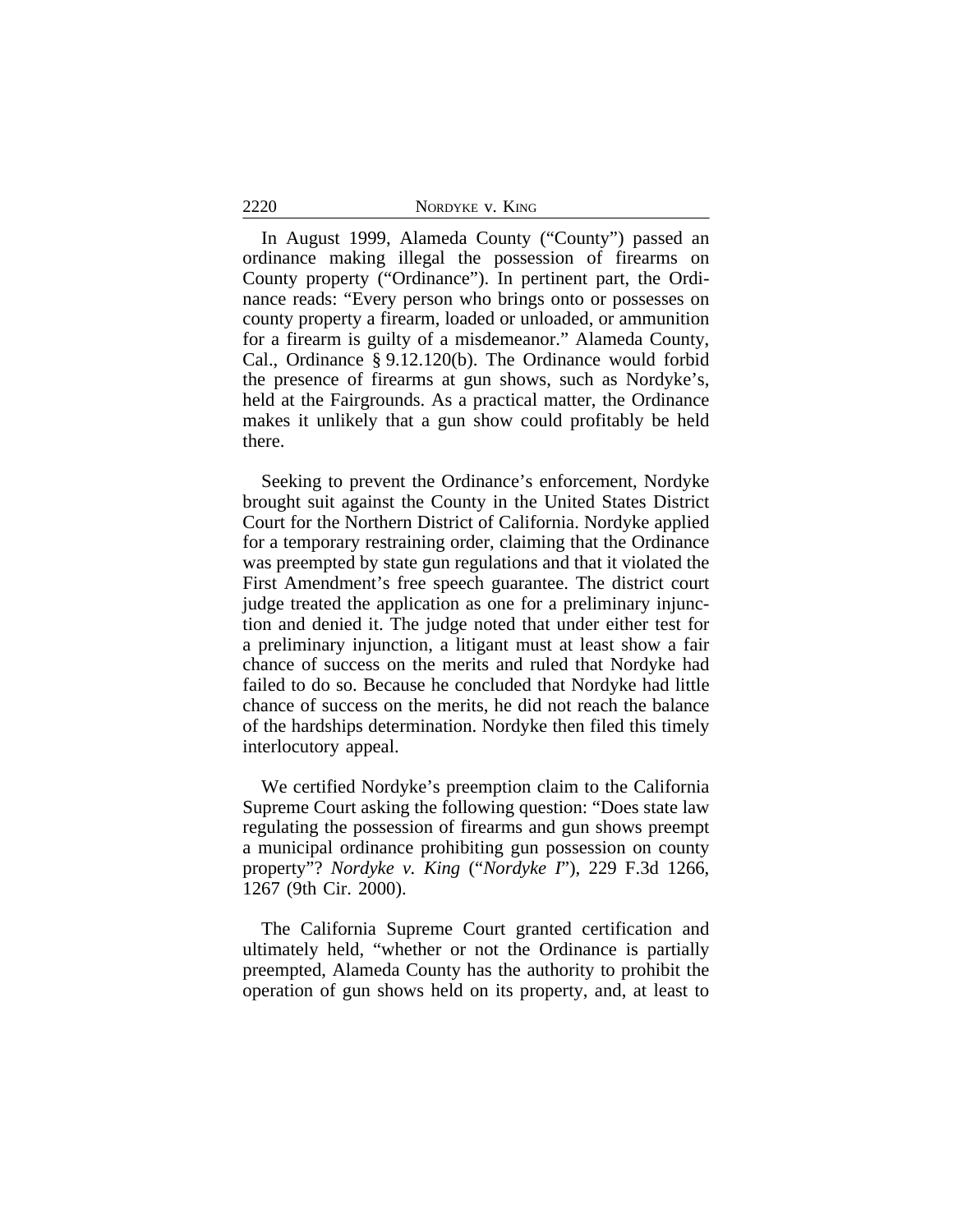NORDYKE V. KING 2221

that extent, may ban possession of guns on its property." *Nordyke v. King* ("*Nordyke II*"), 44 P.3d 133, 138 (Cal. 2002). Pursuant to Rule 29.5 of the California Rules of Court we follow the answer provided by the California Supreme Court to the certified question. We therefore conclude that the district court properly determined that Nordyke's preemption claim was without merit.

Nevertheless, we must still decide Nordyke's remaining constitutional claims. Nordyke urges, under the First Amendment, that the Ordinance impermissibly infringes upon constitutionally protected speech rights.

Nordyke also makes a Second Amendment challenge to the Ordinance. Pending the certification of Nordyke's preemption claim to the California Supreme Court, there were several judicial developments relating to the Second Amendment. As a result, Nordyke filed a motion for supplemental briefing with this court which we granted. Because of our sister circuit's holding in *United States v. Emerson*, 270 F.3d 203 (5th Cir. 2001), and the change in the United States government's position on the scope of the Second Amendment,**<sup>1</sup>** Nordyke now urges on appeal that the Ordinance unduly infringes the right of individuals under the Second Amendment to possess privately and to bear their own firearms.

II

We consider first Nordyke's challenge to the Ordinance on the grounds that it infringes his First Amendment right to free speech. The district court squarely rejected Nordyke's argument that gun possession is expressive conduct protected by

**<sup>1</sup>** *See* Opposition to Petition for Certiorari in *United States v. Emerson*, No. 01-8780, at 19 n.3, *available at* http://www.usdoj.gov/osg/briefs/ 2001/0responses/2001-8780.resp.pdf.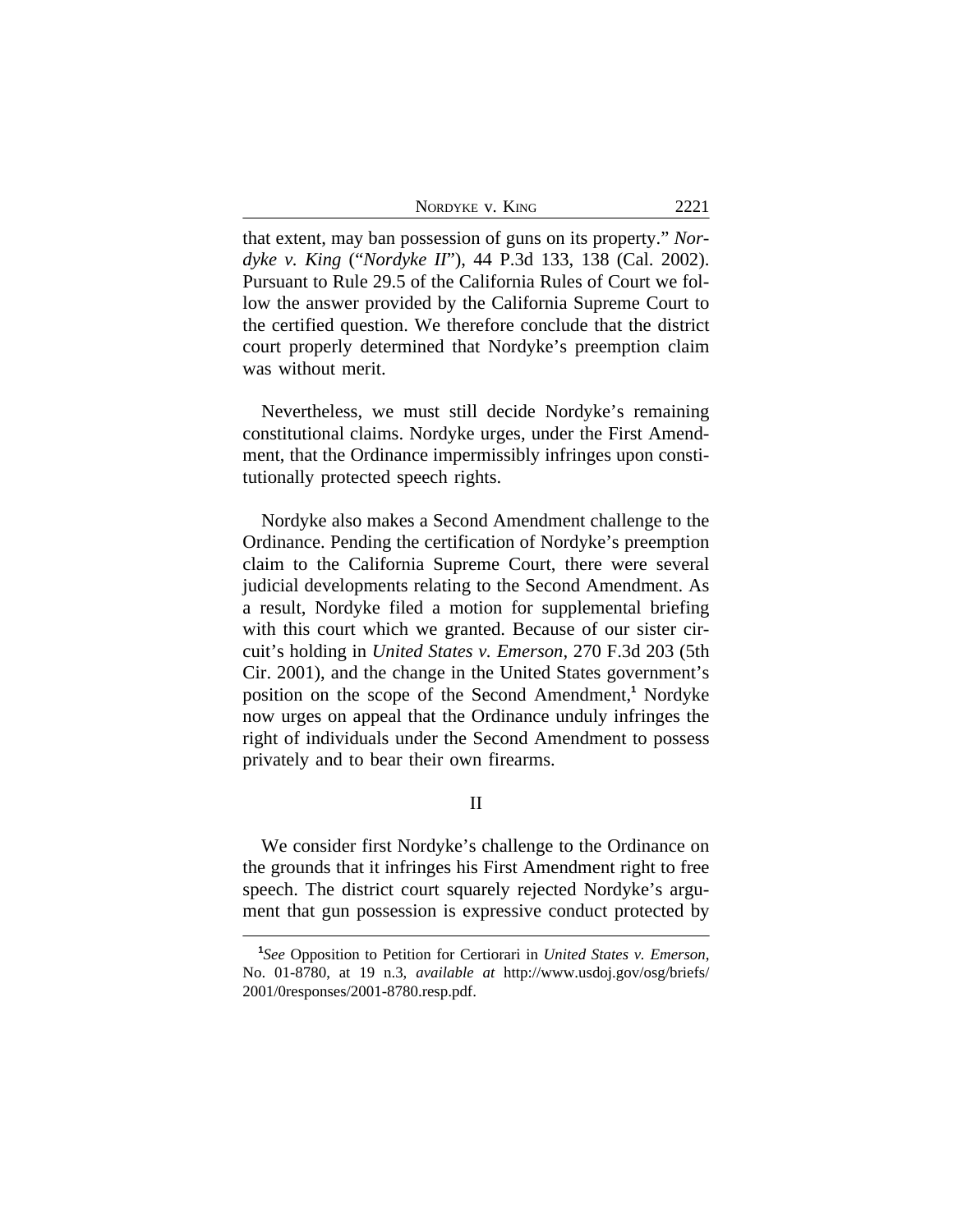the First Amendment and that the ban on the possession of firearms unconstitutionally interferes with commercial speech.**<sup>2</sup>**

A

**[1]** As to Nordyke's expressive conduct claim, the Supreme Court has "rejected the view that an apparently limitless variety of conduct can be labeled 'speech' whenever the person engaging in the conduct intends thereby to express an idea." *Texas v. Johnson*, 491 U.S. 397, 404 (1989) (citation and internal quotation marks omitted). However, the Court has "acknowledged that conduct may be sufficiently imbued with elements of communication to fall within the scope of the First and Fourteenth Amendments." *Id.* (citation and internal quotation marks omitted).

In the case at hand, Nordyke argues that possession of guns is, or more accurately, can be speech. In evaluating his claim, we must ask whether "[a]n intent to convey a particularized message [is] present, and [whether] the likelihood [is] great that the message would be understood by those who viewed it." *Spence v. Washington*, 418 U.S. 405, 410-11 (1974). If the possession of firearms is expressive conduct, the question becomes whether the County's "regulation is related to the suppression of free expression." *Johnson*, 491 U.S. at 403. If so, strict scrutiny applies. If not, we must apply the less stringent standard announced in *United States v. O'Brien*, 391 U.S. 367, 377 (1968).

The first step of this inquiry—whether the action is protected expressive conduct—is best suited to an as applied challenge to the Ordinance. However, in this case, Nordyke challenged the law before it went into effect. Accordingly, he mounts a facial challenge, relying on hypotheticals and exam-

<sup>&</sup>lt;sup>2</sup>In addition, the district court considered whether the Ordinance was a constitutional time, place, and manner regulation. Nordyke does not press this argument on appeal, however.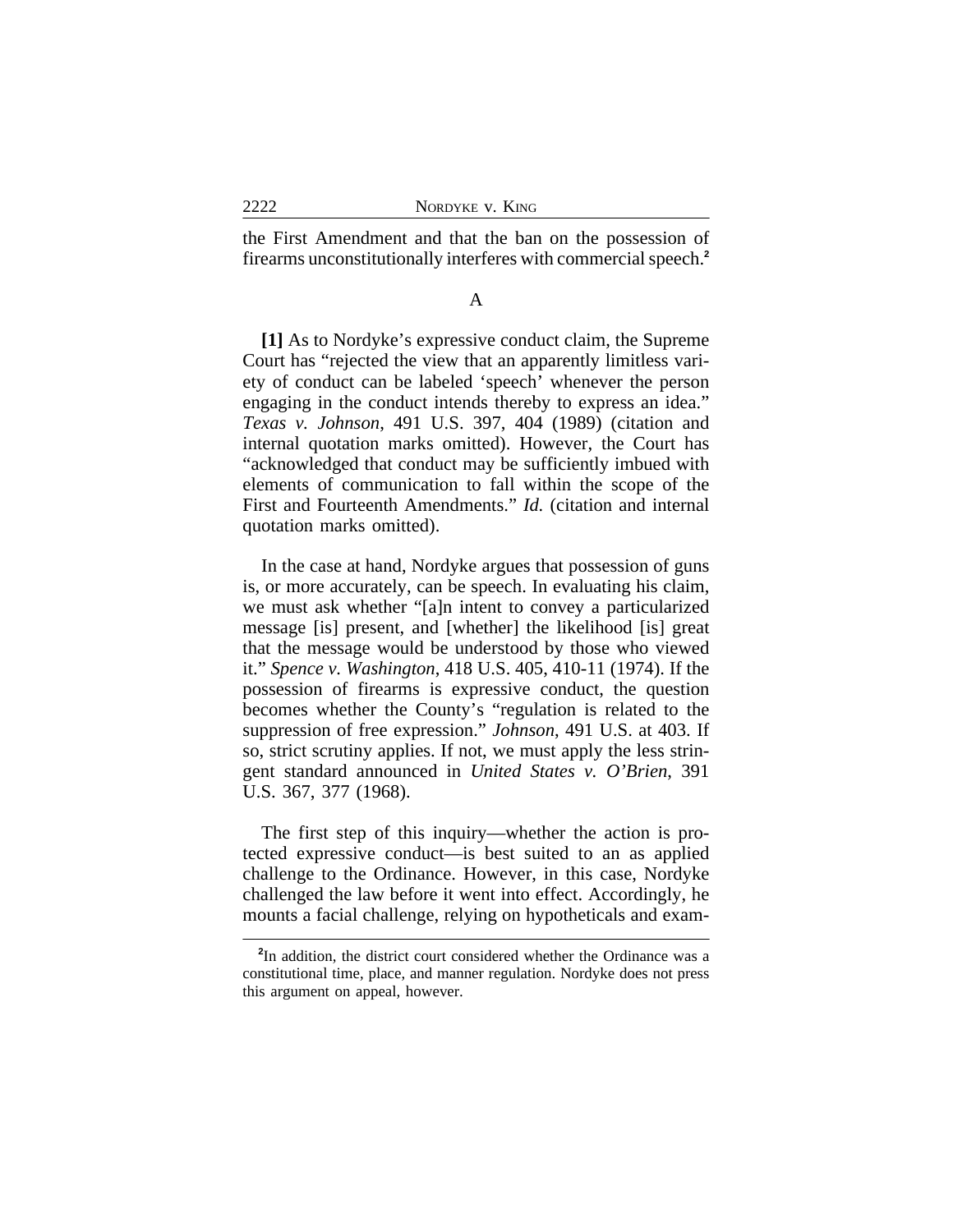| NORDYKE V. KING | 2223 |
|-----------------|------|
|-----------------|------|

ples to illustrate his contention that gun possession can be speech.

**[2]** In evaluating Nordyke's claim, we conclude that a gun itself is not speech. The question in *Johnson* was whether flag burning was speech, not whether a flag was speech. 491 U.S. at 404-06. Here too, the correct question is whether gun possession is speech, not whether a gun is speech. Someone has to do something with the symbol before it can be speech. Until the symbol is brought onto County property, the Ordinance is not implicated. *See also Tinker v. Des Moines Indep. Cmty. Sch. Dist.*, 393 U.S. 503 (1969) (analyzing whether the wearing of armbands is speech, not whether armbands themselves are speech); *O'Brien*, 391 U.S. at 376 (analyzing whether burning of draft cards is speech).

**[3]** In the context of a facial challenge, Nordyke's contentions are unpersuasive. Gun possession can be speech where there is "an intent to convey a particularized message, and the likelihood [is] great that the message would be understood by those who viewed it." *Spence*, 418 U.S. at 410-11. As the district court noted, a gun protestor burning a gun may be engaged in expressive conduct. So might a gun supporter waving a gun at an anti-gun control rally. Flag waving and flag burning are both protected expressive conduct. *See Johnson*, 491 U.S. at 404-06. Typically a person possessing a gun has no intent to convey a particular message, nor is any particular message likely to be understood by those who view it. The law itself applies broadly to ban the possession of all guns for whatever reason on County property. The law includes exceptions, primarily for those otherwise allowed to carry guns under state law, but these exceptions do not narrow the law so that it "has the inevitable effect of singling out those engaged in expressive activity." *Arcara v. Cloud Books, Inc.*, 478 U.S. 697, 706-07 (1986).

**[4]** As Nordyke's "facial freedom of speech attack" does not involve a statute "directed narrowly and specifically at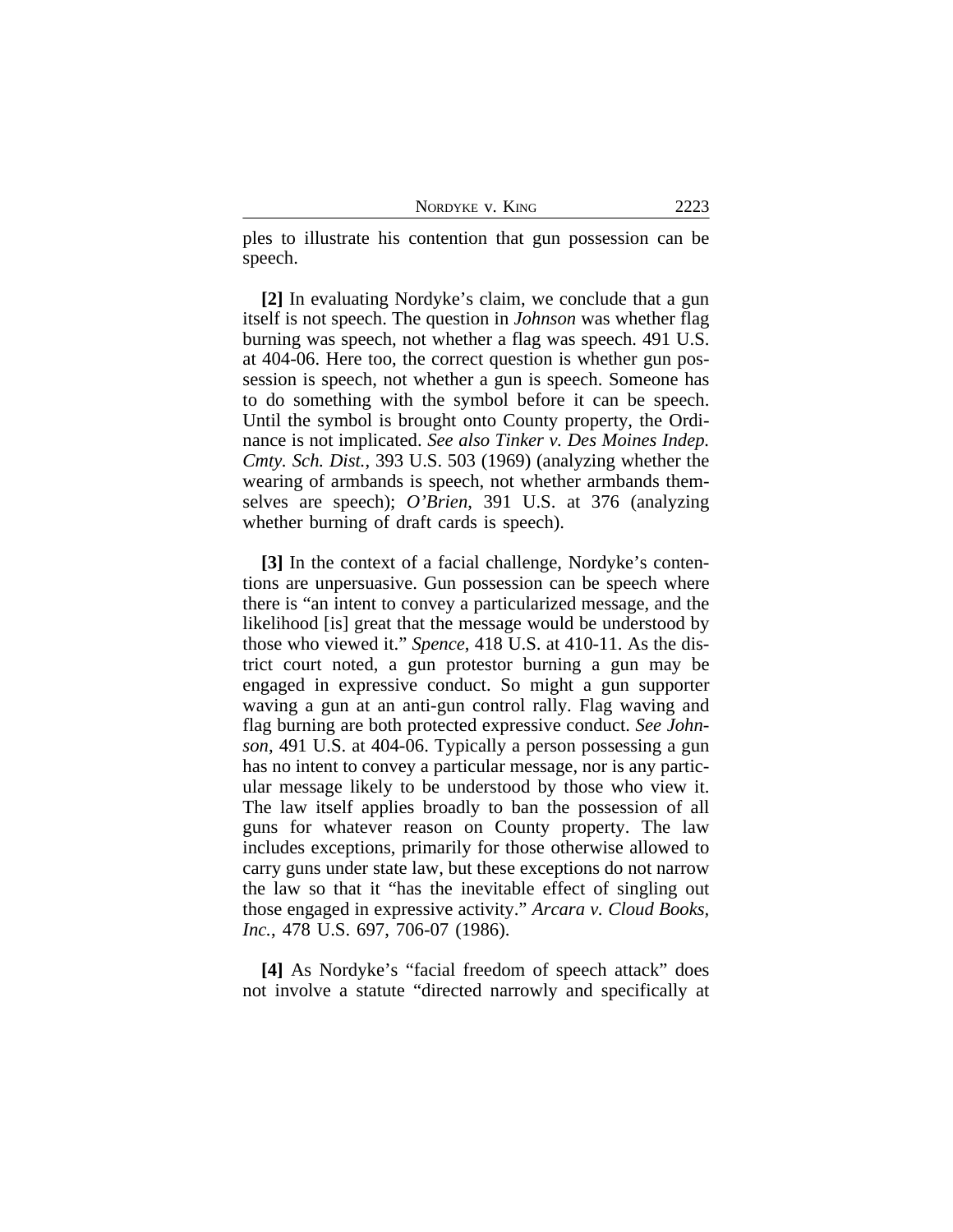2224 NORDYKE v. KING

expression or conduct commonly associated with expression," his challenge fails. *See Roulette v. City of Seattle*, 97 F.3d 300, 305 (9th Cir. 1996) (quoting *City of Lakewood v. Plain Dealer Publishing Co.*, 486 U.S. 750, 760 (1988)). In *Roulette*, we turned back a facial First Amendment challenge to a city ordinance prohibiting sitting or lying on the sidewalk. The plaintiffs argued that the law infringed their free speech rights because sitting and lying can sometimes communicate a message. *See id.* at 303. We "reject[ed] plaintiffs' facial attack on the ordinance" because this conduct is not "integral to, or commonly associated with, expression." *Id.* at 305. Likewise, Nordyke's challenge fails because possession of a gun is not "commonly associated with expression."

**[5]** Nordyke points out that several of the rifles for sale are decorated with political messages, most prominently the National Rifle Association Tribute Rifle, which depicts the NRA banner, a militia member and an inscription quoting the Second Amendment: "The Right of the People to Keep and Bear Arms." Where the symbols on the gun (not the gun itself) convey a political message, the gun likely represents a form of political speech itself. *See Gaudiya Vaishnava Soc'y v. City and County of San Francisco*, 952 F.2d 1059, 1063 (9th Cir. 1991) (holding that merchandise displaying political messages are entitled to First Amendment protection). Here, Nordyke is mounting a facial challenge. In this context, the presence of a handful of NRA Tribute Rifles at a show at which the vast majority of the prohibited guns bear no message whatsoever does not impugn the facial constitutionality of the Ordinance. *See Roulette*, 97 F.3d at 305; *cf. Gaudiya*, 952 F.2d at 1064-65 (upholding First Amendment challenge where case involved only merchandise bearing political messages). Thus, we agree with the district court's conclusion that the Ordinance does not unconstitutionally infringe expressive conduct.**<sup>3</sup>**

**<sup>3</sup>**However, we note that our holding does not foreclose a future as applied challenge to the Ordinance.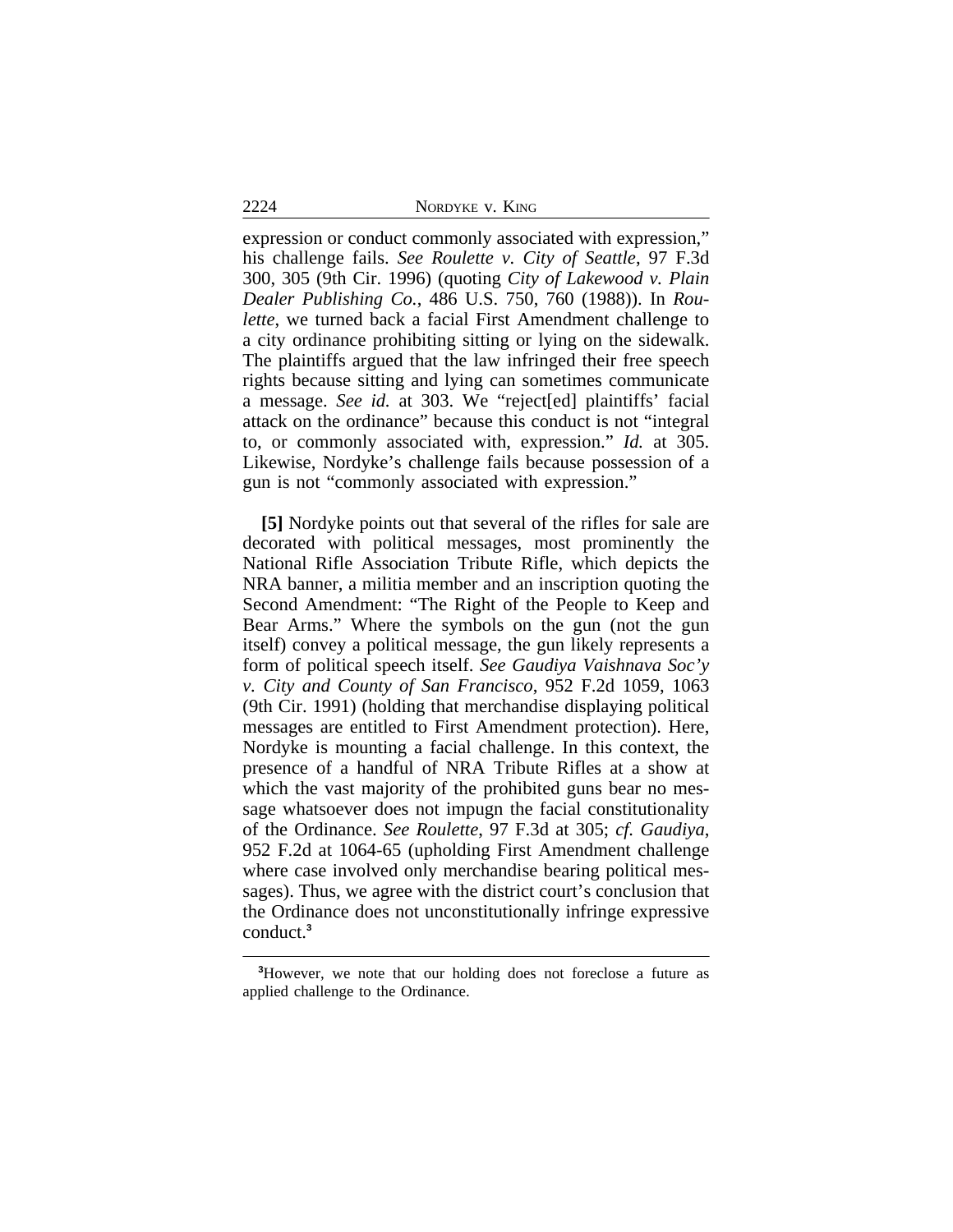**[6]** Next, Nordyke contends that the Ordinance's prohibition of gun possession on County property unconstitutionally burdens his right to commercial speech. We have previously held that the act of exchanging money for a gun is not "speech" for the purposes of the First Amendment. *See Nordyke v. Santa Clara County* ("*Nordyke III*"), 110 F.3d 707, 710 (9th Cir. 1997). In *Nordyke III*, the very same Nordykes that are before us in this case successfully challenged an addendum to a lease between the county and the fairgrounds operator that barred gun shows from the fairgrounds. The lease addendum held to be an unconstitutional infringement of commercial free speech rights in *Nordyke III* prohibited offers to sell guns. In contrast, the Ordinance here bars neither sales nor offers to sell, only possession. *See* Alameda County, Cal., Ordinance § 9.12.120(b). Nevertheless, Nordyke argues that the prohibition on possession makes the sale more difficult and sometimes impossible, stifling commercial speech.

**[7]** Pursuant to *Nordyke III*, the sale itself is not commercial speech. It is difficult to argue then that making the sale (non speech) more difficult by barring possession (nonspeech) infringes speech. Nordyke cites no authority for this proposition. Nor is this the case of making a sale more difficult by barring speech. In cases such as *Nordyke III*, what renders the law unconstitutional is the interference with speech itself, not the hindering of actions (e.g., sales) that are not speech. As possession itself is not commercial speech and a ban on possession at most interferes with sales that are not commercial speech, we agree with the district court's conclusion that the County's prohibition on possession does not infringe Nordyke's right to free commercial speech.

### III

**[8]** Finally, we turn to Nordyke's challenge to the Ordinance on Second Amendment grounds. The Second Amend-

## B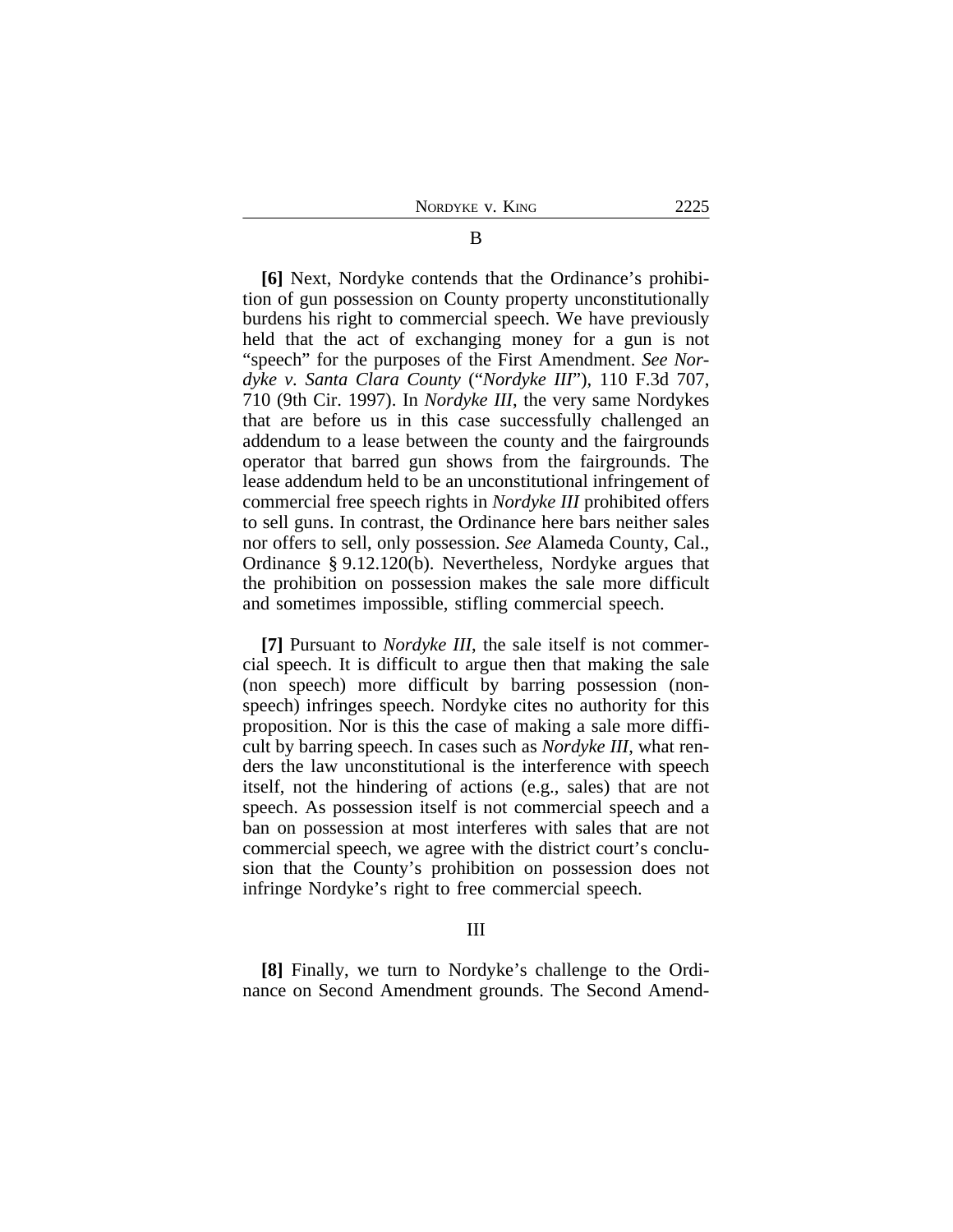ment provides: "A well regulated Militia, being necessary to the security of a free State, the right of the people to keep and bear arms, shall not be infringed." U.S. Const. amend. II. The meaning of this amendment and the extent of the constitutional right it confers have been the subject of much scholarly and legal debate.

The "individual rights" view advocated by Nordyke has enjoyed recent widespread academic endorsement. *See, e.g.*, Sanford Levinson, *The Embarrassing Second Amendment*, 99 Yale L.J. 637 (1989); Eugene Volokh, *The Commonplace Second Amendment*, 73 N.Y.U. L. Rev. 793 (1998). In addition, Nordyke finds support for the individual rights interpretation from our sister circuit's recent holding in *United States v. Emerson*, 270 F.3d 203 (5th Cir. 2001), that the Second Amendment "protects the right of individuals, including those not then actually a member of any militia or engaged in active military service or training, to privately possess and bear their own firearms." *Id.* at 260.

**[9]** We recognize that our sister circuit engaged in a very thoughtful and extensive review of both the text and historical record surrounding the enactment of the Second Amendment. And if we were writing on a blank slate, we may be inclined to follow the approach of the Fifth Circuit in *Emerson*. However, we have squarely held that the Second Amendment guarantees a *collective* right for the states to maintain an armed militia and offers no protection for the individual's right to bear arms. In *Hickman v. Block*, 81 F.3d 98, 102 (9th Cir. 1996), we held that "it is clear that the Second Amendment guarantees a collective rather than an individual right. Because the Second Amendment guarantees the right of the states to maintain armed militia, the states alone stand in the position to show legal injury when this right is infringed." (citations and internal quotation marks omitted).

**[10]** As a result, our holding in *Hickman* forecloses Nordyke's Second Amendment argument. We specifically held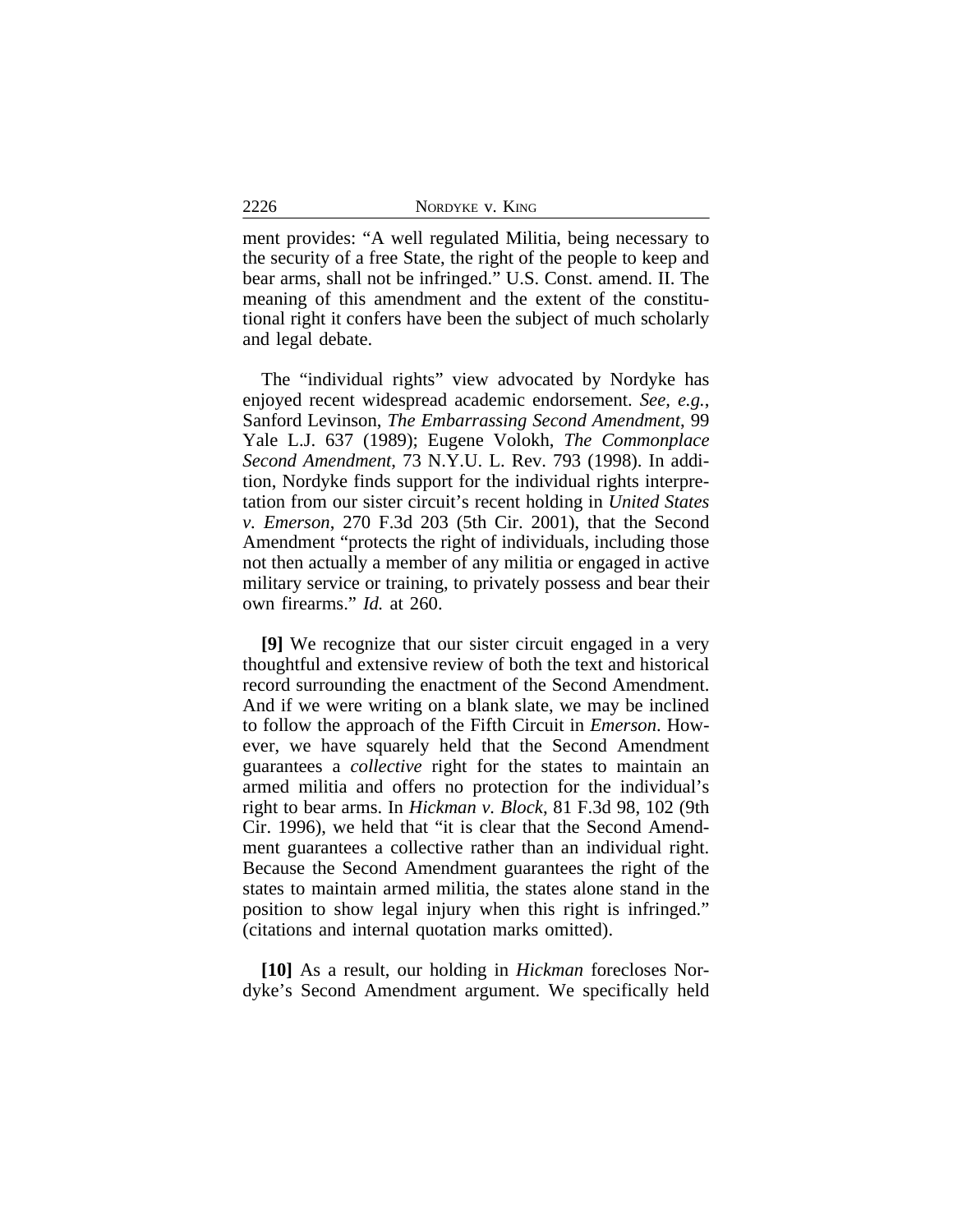there that individuals lack standing to raise a Second Amendment challenge to a law regulating firearms. *Id.* at 103. Because "Article III standing is a jurisdictional prerequisite," *id.* at 101, we have no jurisdiction to hear Nordyke's Second Amendment challenge to the Ordinance. *See Ex parte McCardle*, 74 U.S. (7 Wall.) 506, 514 (1868) ("Without jurisdiction the court cannot proceed at all in any cause. Jurisdiction is the power to declare the law, and when it ceases to exist, the only function remaining to the court is that of announcing the fact and dismissing the cause.").**<sup>4</sup>**

However, we feel that the *Silveira* panel's exposition of the conflicting interpretations of the Second Amendment was both unpersuasive and, even more importantly, unnecessary. We agree with the concurring opinion in *Silveira*: "[W]e are bound by the *Hickman* decision, and resolution of the Second Amendment issue before the court today is simple: plaintiffs lack standing to sue for Second Amendment violations because the Second Amendment guarantees a collective, not an individual, right." *Silveira v. Lockyer*, 312 F.3d 1094 (9th Cir. 2002) (Magill, J., concurring). This represents the essential holding of *Hickman* and is the binding law of this circuit.

There was simply no need for the *Silveira* panel's broad digression. In a recent case, an individual plaintiff cited to the Fifth Circuit's holding in *Emerson* and argued that the Second Amendment protects an individual right to bear arms. *United States v. Hinostroza*, 297 F.3d 924, 927 (9th Cir. 2002). However, we summarily, and properly as a matter of stare decisis, rejected the Second Amendment challenge on the grounds that it is foreclosed by this court's holding in *Hickman*.

Therefore, despite the burgeoning legal scholarship supporting the "individual rights" theory as well as the Fifth Circuit's holding in *Emerson*, the *Silveira* panel's decision to re-examine the scope and purpose of the Second Amendment was improper. Because "only the court sitting en banc may overrule a prior decision of the court," *Morton v. De Oliveira*,

**<sup>4</sup>**We should note in passing that in *Silveira v. Lockyer*, 312 F.3d 1052 (9th Cir. 2002), another panel took it upon itself to review the constitutional protections afforded by the Second Amendment even though that panel was also bound by our court's holding in *Hickman*. The panel in *Silveira* concluded that analysis of the text and historical record led it to the conclusion that the collective view of the Second Amendment is correct and that individual plaintiffs lack standing to sue.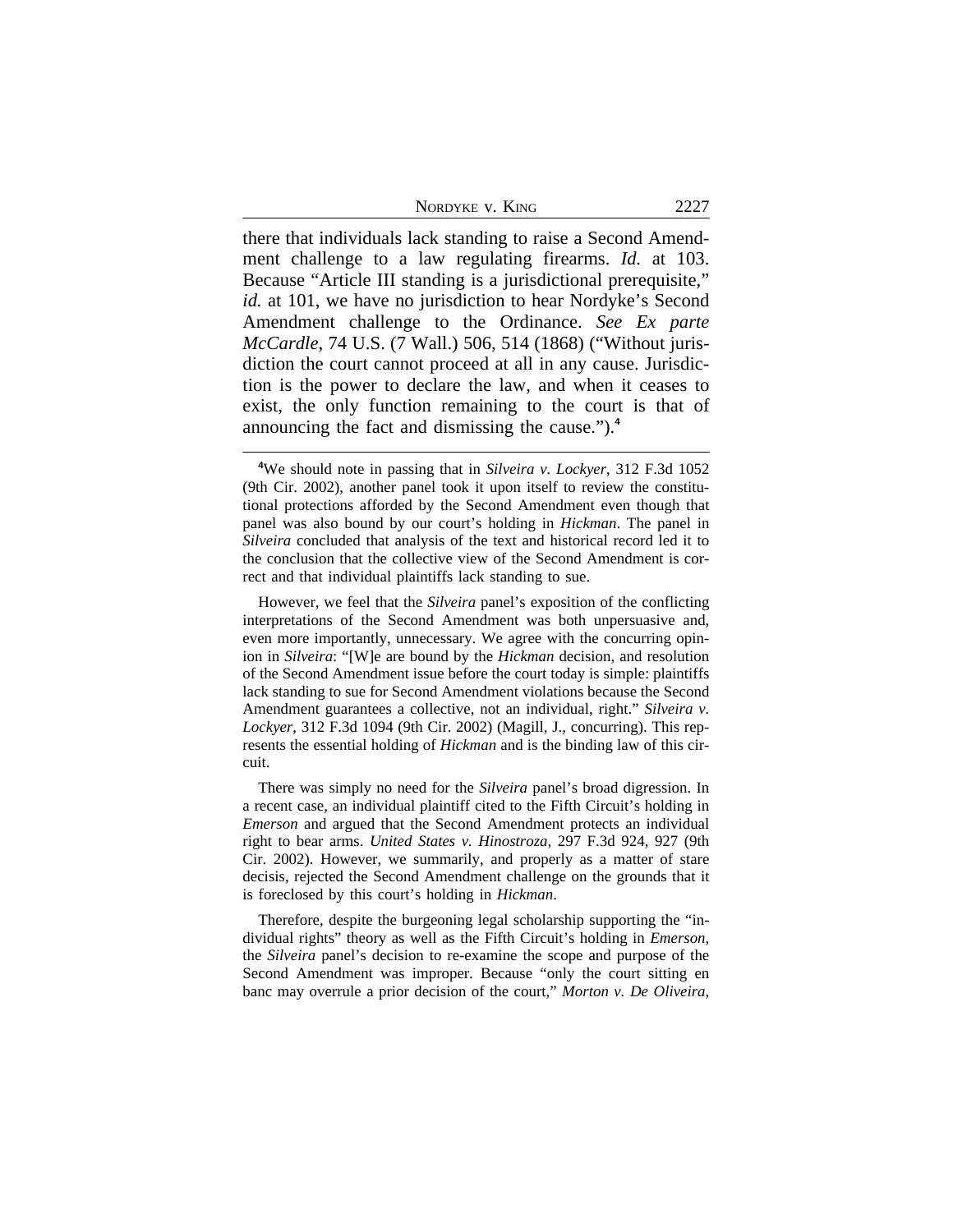#### IV

For the foregoing reasons, the district court's denial of Nordyke's application for a preliminary injunction must be

#### AFFIRMED.

GOULD, Circuit Judge, Specially Concurring:

I join the court's opinion, and write to elaborate that *Hickman v. Block*, 81 F.3d 98 (9th Cir. 1996), was wrongly decided, that the remarks in *Silveira v. Lockyer,* 312 F.3d 1052 (9th Cir. 2002), about the "collective rights" theory of the Second Amendment are not persuasive, and that we would be better advised to embrace an "individual rights" view of the Second Amendment, as was adopted by the Fifth Circuit in *United States v. Emerson,* 270 F.3d 203, 260 (5th Cir. 2001)*,* consistent with *United States v. Miller*, 307 U.S. 174 (1939).**<sup>1</sup>** We should recognize that individual citizens have a right to keep and bear arms, subject to reasonable restriction by the government.**<sup>2</sup>** We should also revisit whether the

984 F.2d 289, 292 (9th Cir. 1993), the *Silveira* panel was bound by *Hickman*, and its rather lengthy re-consideration of *Hickman* was neither warranted nor constitutes the binding law of this circuit. Accordingly, we ignore the *Silveira* panel's unnecessary historical disquisition as the dicta that it is and consider ourselves bound only by the framework set forth in *Hickman*.

**<sup>1</sup>**This view is the current view of the United States. *See* Opposition to Petition for Certiorari in *United States v. Emerson*, No. 01-8780, at 19 n.3, *available* at http://www.usdoj.gov/osg/briefs/2001/0responses/2001- 8780.resp.pdf ("The current position of the United States . . . is that the Second Amendment more broadly protects the rights of individuals, including persons who are not members of any militia or engaged in active military service or training, to possess and bear their own firearms, subject to reasonable restrictions . . . .").

**<sup>2</sup>***Emerson*, 270 F.3d at 260. *See also* Memorandum from the Attorney General [John Ashcroft] to all United States Attorneys, Re: *United States*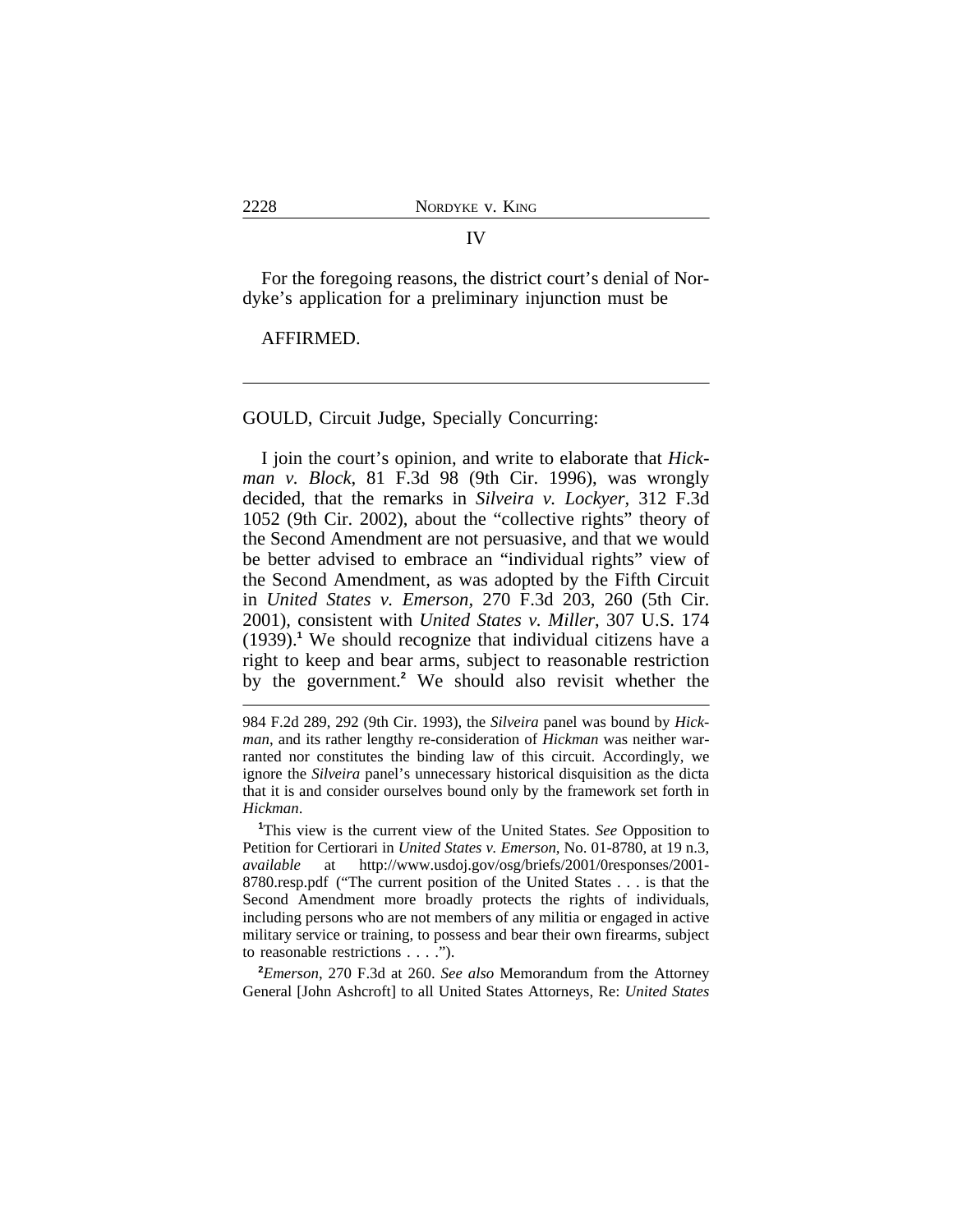requirements of the Second Amendment are incorporated into the Due Process Clause**<sup>3</sup>** of the Fourteenth Amendment.**<sup>4</sup>**

(Text continued on page 2231)

*v. Emerson*, Nov. 9, 2001. ("The [*Emerson*] opinion also makes the important point that the existence of this individual right does not mean that reasonable restrictions cannot be imposed to prevent unfit persons from possessing firearms or to restrict possession of firearms particularly suited to criminal misuse.").

**<sup>3</sup>**Whether and to what extent the Bill of Rights should be incorporated into the Due Process Clause of the Fourteenth Amendment is a question that has intrigued many. *See* Felix Frankfurter, *Memorandum on "Incorporation" of the Bill of Rights into the Due Process Clause of the Fourteenth Amendment*, 78 Harv. L. Rev. 746 (1965); Hugo Lafayette Black, A Constitutional Faith, at xvi-vii, 34-42 (1968); William J. Brennan Jr., *The Bill of Rights and the States*, 36 N.Y.U. L. Rev. 761 (1961); William J. Brennan Jr., *The Bill of Rights and the States: The Revival of State Constitutions as Guardians of Individual Rights*, 61 N.Y.U. L. Rev. 535 (1986); *Duncan v. Louisiana*, 391 U.S. 145, 171-193 (1968) (Harlan, J., dissenting); Erwin N. Griswold, *Due Process Problems Today in the United States*, *in* The Fourteenth Amendment 161, 164 (Bernard Schwartz ed., 1970); Akhil Reed Amar, *The Bill of Rights and the Fourteenth Amendment,* 101 Yale L.J. 1193 (1992).

The *Silveira* majority states that *United States v. Cruikshank*, 92 U.S. 542 (1876), and *Presser v. Illinois*, 116 U.S. 252 (1886), cases holding that the Second Amendment is not applicable to the states, "were decided before the Supreme Court held that the Bill of Rights is incorporated by the Fourteenth Amendment's Due Process Clause." *Silveira*, 312 F.3d at 1066 n.17. These remarks of *Silveira* on incorporation are overbroad and inaccurate. Many Amendments of the Bill of Rights have been incorporated against the states. *See, e.g., Duncan v. Louisiana*, 391 U.S. 145 (1968) (right to criminal jury); *Malloy v. Hogan,* 378 U.S. 1 (1964) (privilege against compelled self-incrimination; *New York Times Co. v. Sullivan*, 376 U.S. 254 (1964) (freedom of speech and press); *Abington Sch. Dist. v. Schempp*, 374 U.S. 203 (1963) (nonestablishment of religion); *Gideon v. Wainwright*, 372 U.S. 335 (1963) (right to counsel); *Mapp v. Ohio,* 367 U.S. 643 (1961) (exclusion of evidence obtained by unreasonable search and seizure). However, the entire Bill of Rights has not been incorporated into the Fourteenth Amendment's Due Process Clause. *See* John E. Nowak & Ronald D. Rotunda, *Constitutional Law* 332-334 (4th ed. 1991).

We have held that the Second Amendment is not incorporated and does not apply to the states. *Fresno Rifle and Pistol Club, Inc. v. Van de Kamp*, 965 F.2d 723 (9th Cir. 1992). If *Fresno* controls, then the Second Amendment cannot be considered to apply to state and local regulation. *Fresno* in turn is grounded on *Cruikshank* and *Presser*. *Silveira* urges that *Cruikshank* and *Presser* have been undermined, asserting that *Barron v. Baltimore*, 32 U.S. 243 (1833) (holding that the Bill of Rights does not apply to the states), on which *Cruikshank* and *Presser* relied, is "now-rejected." *Silveira,* 312 F.3d at 1066 n.17.

Although the Supreme Court has incorporated many clauses of the Bill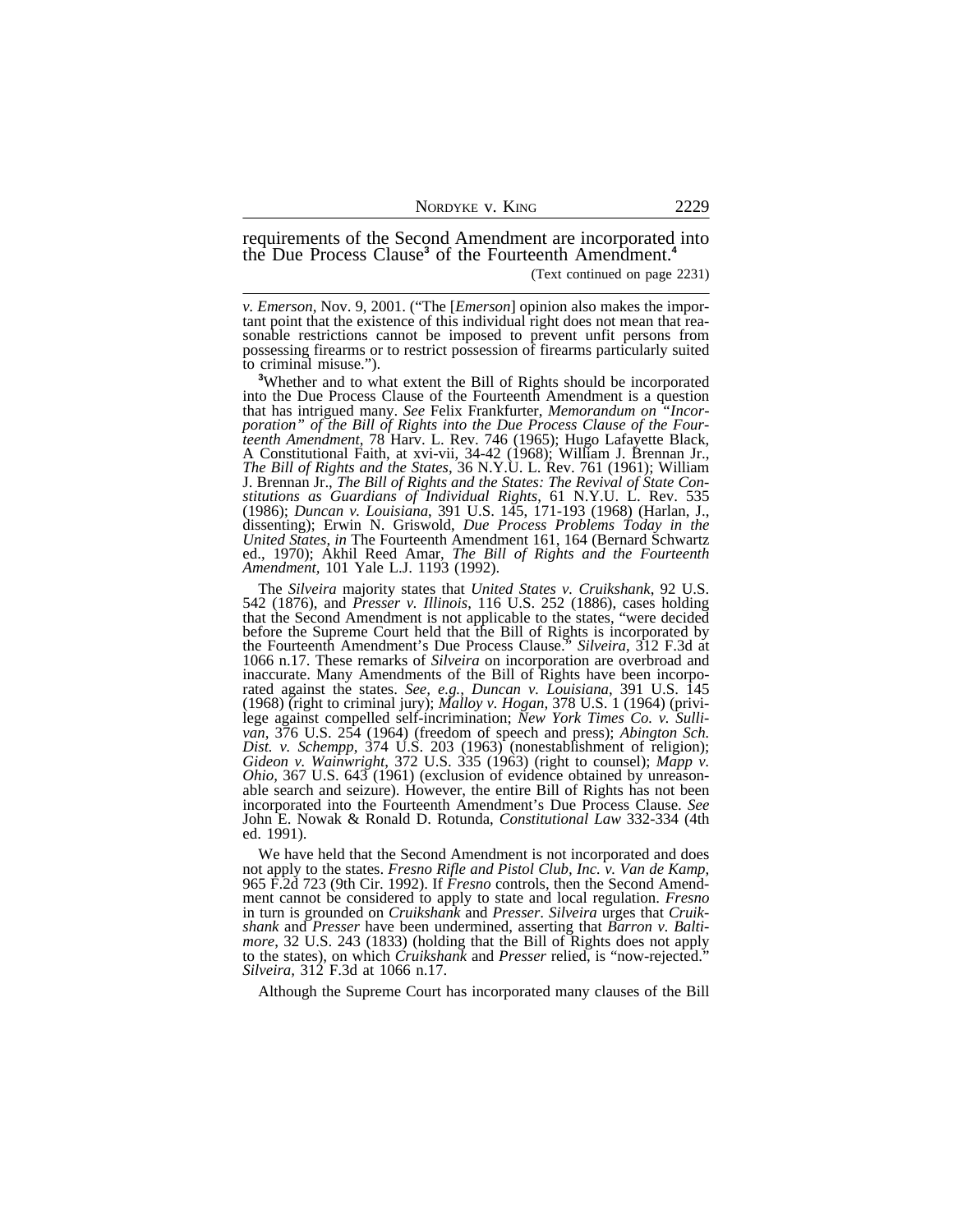2230 NORDYKE v. KING

of Rights into the Due Process Clause of the Fourteenth Amendment, the Supreme Court has never explicitly overruled *Barron.* More importantly, the Supreme Court has never explicitly overruled *Cruikshank* and *Presser*. If reconsideration of *Fresno* is nonetheless permissible, we must ask whether the liberty guaranteed by the Second Amendment is protected by the Due Process Clause of the Fourteenth Amendment. The Due Process Clause of the Fourteenth Amendment protects those liberties which are "deeply rooted in this Nation's history and tradition, and implicit in the concept of ordered liberty, such that neither liberty nor justice would exist if they were sacrificed." *Washington v. Glucksberg*, 521 U.S. 702, 721 (1997) (internal quotation marks and citations omitted). To the extent that the Second Amendment was aimed at maintaining an armed citizenry and local power as a check against the possibility of federal tyranny, that purpose is not directly applicable to the states, and a Second Amendment restraint on the states in this sense is not implicit to the concept of ordered liberty. No single state could foreclose liberty of its citizens when faced with the collective power of the federal government and other states. On the other hand, as *Presser* recognized, the vitality of the Second Amendment's protection for national defense and for preservation of freedom depends on the premise that the states cannot disarm the citizenry. *Presser*, 116 U.S. at 264-266 ("It is undoubtedly true that all citizens capable of bearing arms constitute the reserved military force or reserve militia of the United States as well as of the states, and, in view of this prerogative of the general government, as well as of its general powers, the states cannot, even laying the constitutional provision in question out of view, prohibit the people from keeping and bearing arms, so as to deprive the United States of their rightful resource for maintaining the public security, and disable the people from performing their duty to the general government.") In this respect, maintenance of an armed citizenry might be argued to be implicit in the concept of ordered liberty and protected by the Due Process Clause of the Fourteenth Amendment.

**<sup>4</sup>**Another potential avenue for incorporation is via the Privileges and Immunities Clause of the Fourteenth Amendment which also may convey restrictions of the Second Amendment on the states. *See* Akhil Reed Amar, *The Second Amendment: A Case Study in Constitutional Interpretation* 2001 Utah. L. Rev. 889, 898-899. *See also* Laurence H. Tribe*, Taking Text and Structure Seriously: Reflections on Free-Form Method in Constitutional Interpretation*, 108 Harv. L. Rev. 1221, 1297 n.247 (1995) (advocating use of the Privileges and Immunities Clause and calling for *Slaughter-House Cases*, 83 U.S. 36 (1872), to be overruled in order to accomplish this goal). I express no view on this theory.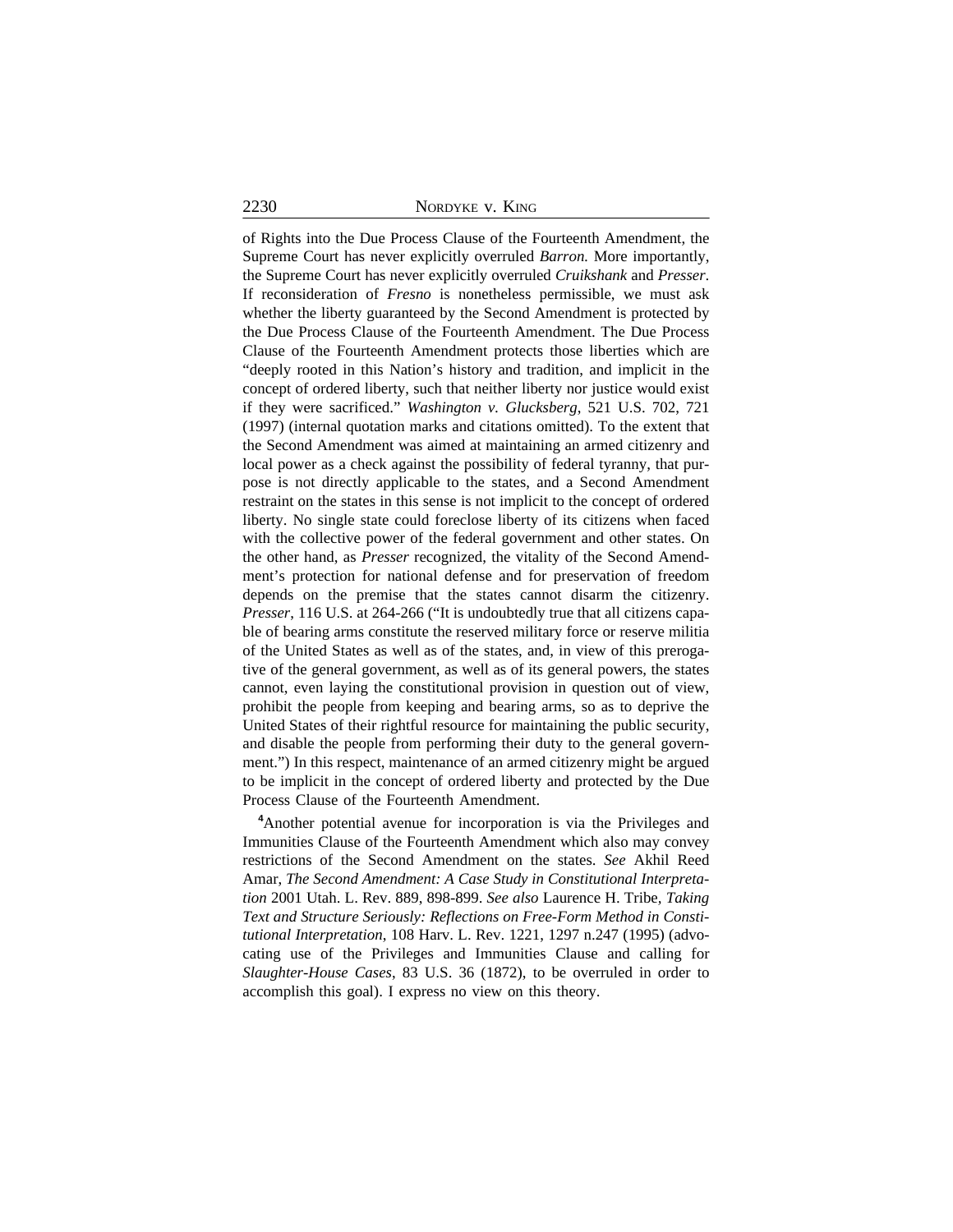Our panel is bound by *Hickman*, and we cannot reach the merits of Nordyke's challenge to Second Amendment. But the holding of *Hickman* can be discarded by our court en banc or can be rejected by the Supreme Court if it decides to visit the issue of what substantive rights are safeguarded by the Second Amendment.**<sup>5</sup>**

I write to express disagreement with the "collective rights view" advanced in *Hickman* and *Silveira* because I conclude that an "individual rights view" of the Second Amendment is most consistent with the Second Amendment's language, structure, and purposes, as well as colonial experience and pre-adoption history.**<sup>6</sup>**

**6** In addition to the Fifth Circuit, *see Emerson,* 270 F.3d at 264, many scholars have reached this conclusion. *See, e.g.,* Don B. Kates, Jr. *Handgun Prohibition and the Original Meaning of the Second Amendment*, 82 Mich. L. Rev. 204, 211-43 (1983) (advocating the individual rights view); Sanford Levinson, *The Embarrassing Second Amendment*, 99 Yale L.J. 637, 642 (1989) (same); Robert E. Shalhope, *The Ideological Origins of the Second Amendment*, 69 J. Am. Hist. 599 (1982) (same); William Van Alstyne, *The Second Amendment and the Personal Right to Arms*, 43 Duke L.J. 1236, 1253 (1994) (same); *but see* Michael C. Dorf, *What Does the Second Amendment Mean Today*, 76 Chi.- Kent L. Rev. 291, 294

**<sup>5</sup>**The Supreme Court's Second Amendment cases have displayed limited analysis of the structure and meaning of the Second Amendment. *See generally* 1 Laurence H. Tribe, American Constitutional Law 894-902 (3d ed. 2000). The Supreme Court in any appropriate case, however, may decide to review and clarify Second Amendment theory and application, and, as Justice Thomas has remarked, "determine whether Justice Story was correct when he wrote that the right to bear arms 'has justly been considered, as the palladium of the liberties of a republic.' " *Printz v. United States,* 521 U.S. 898, 938-939 (1997) (Thomas, J., concurring) (quoting 3 Joseph Story, Commentaries § 1890, p. 746 (1833)).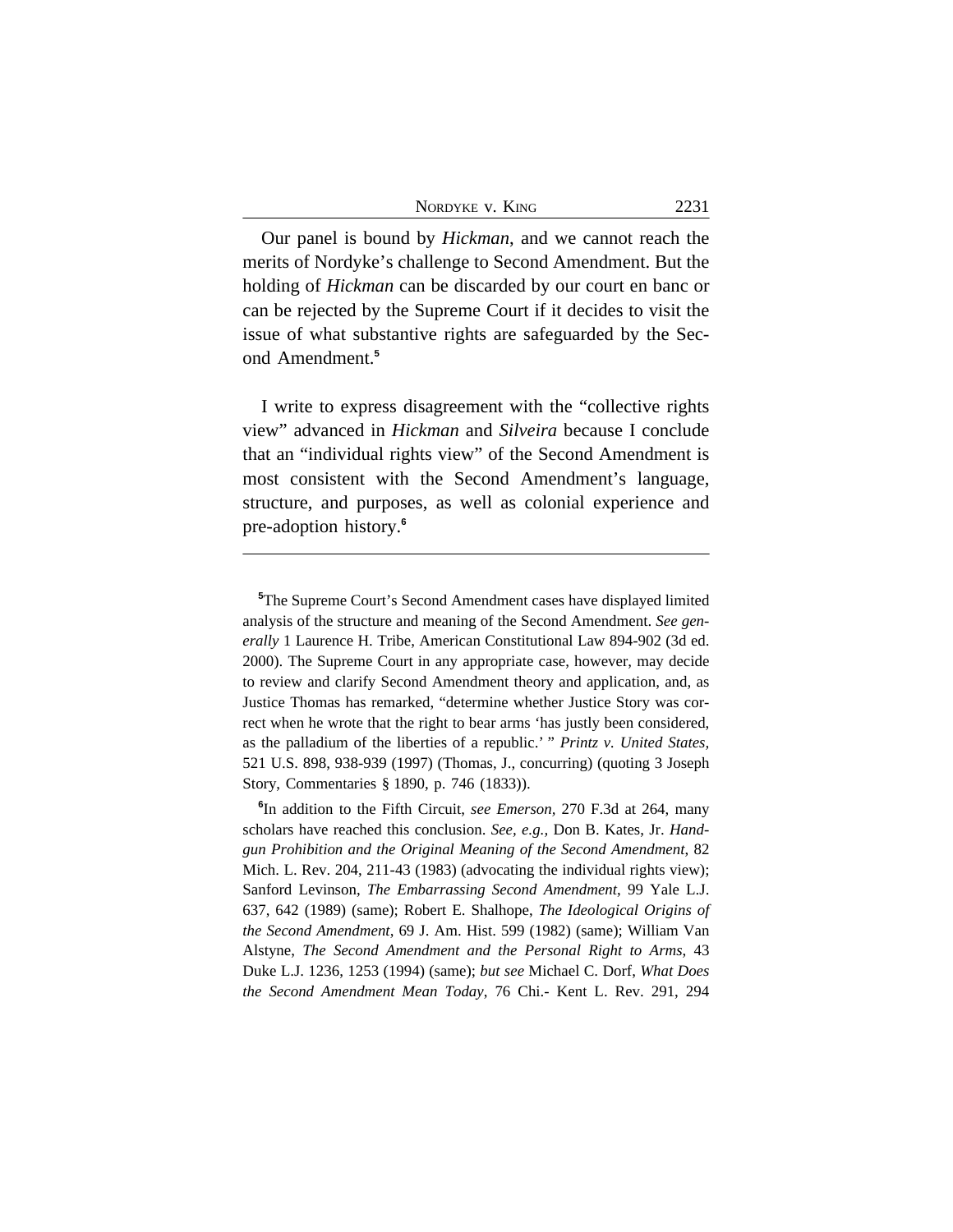\* \* \*

The Second Amendment provides: "A well regulated Militia, being necessary to the security of a free State, the right of the people to keep and bear Arms, shall not be infringed." U.S. Const. amend. II. Because the "collective rights" view of *Hickman* and *Silveira* relies on the Second Amendment's introductory clause, it denigrates the right "of the people" and seeks to limit that right to participation in militia activity. The first eight Amendments of the Bill of Rights protect personal rights of the people. The introductory clause of the Second Amendment provides one justification, not the sole one, for the personal right that is granted. The introductory clause cannot properly be read to eliminate the substantive protection of "the right of the people." Limiting the Second Amendment's protection to collective rights of militias affronts the most basic protections of the Second Amendment. The subject of the Second Amendment is the right of the people to keep and bear arms; the text of the Second Amendment protects that right from infringement.

Also, the "collective rights" view of the *Silveira* majority gives too little weight to the Second Amendment's protection of a right to "keep" arms. The *Silveira* majority seeks to enhance collective rights theory by contending that to "bear" arms has a military meaning. *Silveira*, 312 F.3d at 1072. But the Second Amendment's literal terms are conjunctive. The *Silveira* majority urges that "keep and bear" should be read together. *Id.* at 1074. Though the terms are related, the distinct

<sup>(2000) (</sup>advocating a collective rights view); Jack N. Rakove, *The Second Amendment: The Highest Stage of Originalism*, 76 Chi-Kent L. Rev. 103, 124 (2000) (same); David Yassky, *The Second Amendment: Structure, History and Constitutional Change*, 99 Mich. L. Rev. 588, 597 (2000) (arguing that "the Founders' overriding concern was to ensure that the new nation's military force would be composed of state militias instead of, or at least in addition to, a federal standing army").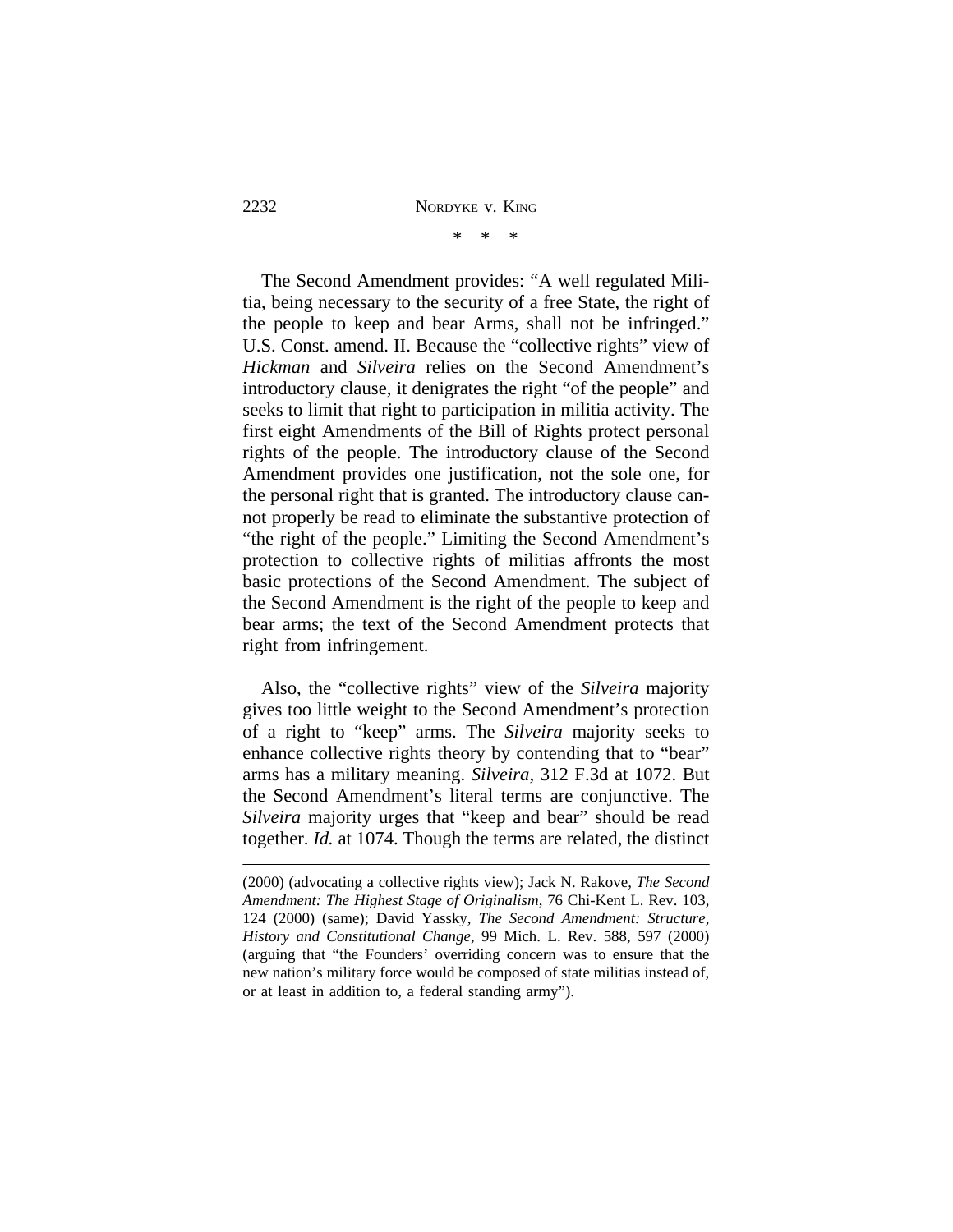| NORDYKE V. KING | 2233 |
|-----------------|------|
|-----------------|------|

right to "keep" arms is individual and a helpful antecedent to bearing arms in a militia.

The *Silveira* majority also urges that the word "keep" has no independent content because the Second Amendment does not protect a right to "own" or a right to "possess" arms. *Id.* at 1072 ("We consider it highly significant, however, that the second clause does not purport to protect the right to 'possess' or 'own', but rather to 'keep and bear' arms."). This argument is not valid. First, ownership is irrelevant. One can keep arms that belong to a friend or relative, and a bailee of arms can protect a homestead or serve in a militia. Second, as for the argument that the Second Amendment doesn't say "possess" arms, consider the American Heritage dictionary's first definition of "keep": "to retain possession of." The American Heritage Dictionary 459 (3d ed. 1974); *see also* Thomas Sheridan, A Complete Dictionary of the English Language (6th ed. 1796) (defining "to keep" as "[t]o retain; to have in custody"); Samuel Johnson, A Dictionary of the English Language (7th ed. 1785) (defining "to keep" as "to retain; not to lose" and also "[t]o have in custody."). Because literally a right to "keep" arms means a right to possess arms, *Silveira's* argument, to the extent that it rests on a distinction between "keep" and "possess," is not persuasive. Third, *Silveira's* argument that a right to "keep" arms is subordinate to a right to "bear" arms sidesteps the literal conjunctive language of the Amendment and misconstrues the nature of a militia in which ordinary citizens contribute their personal arms to, and risk their lives for, the Nation's defense.

The conclusion that the Second Amendment's language supports an individual right to "keep and bear arms" is strengthened when we consider the nature and meaning of the term "Militia." The Second Amendment's language indicates that the "Militia" rests upon the shoulders of the people. As Professor Akhil Amar has explained, "the militia were the people and the people were the militia." Akhil Reed Amar, *The Second Amendment: A Case Study in Constitutional*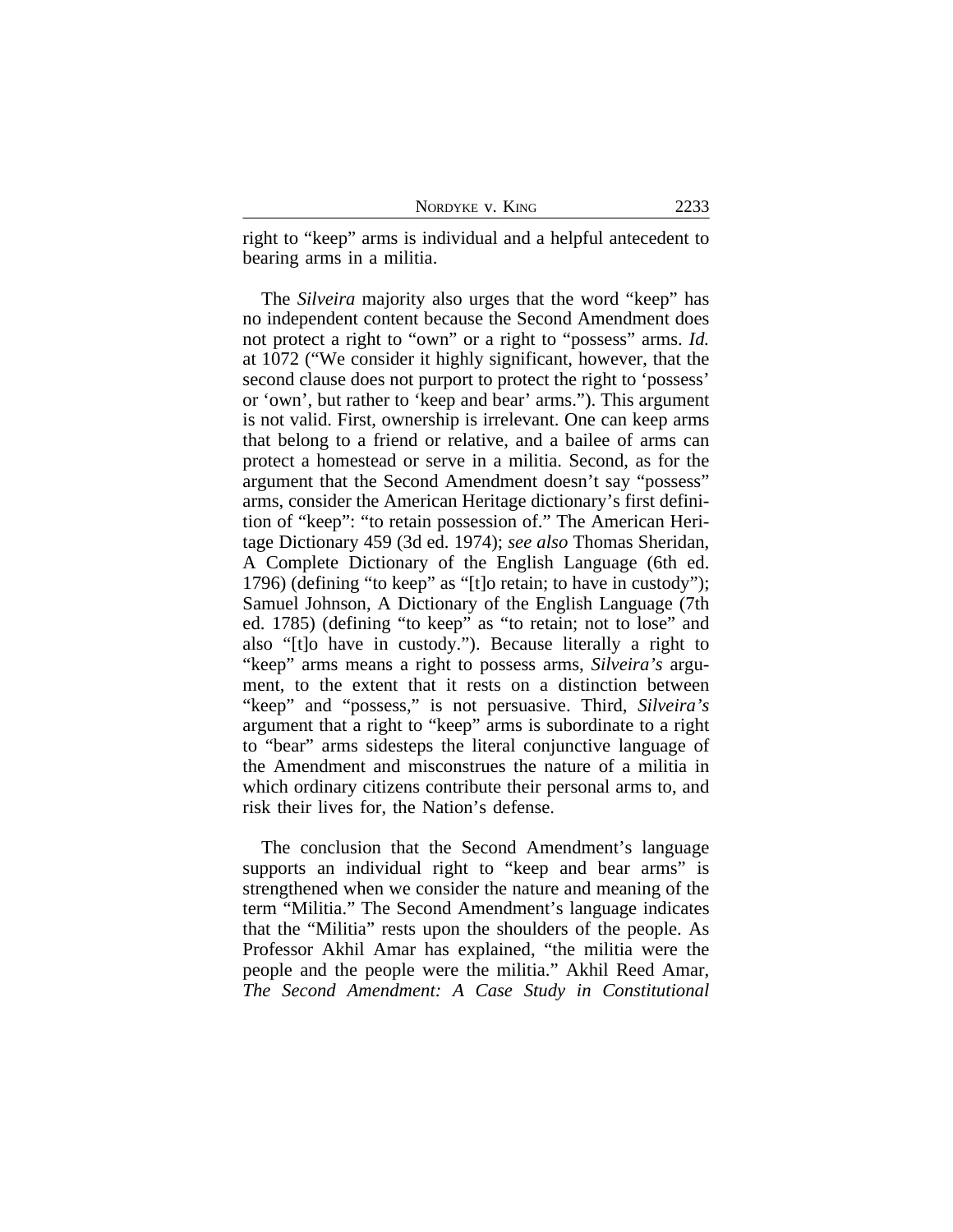| 2234 | NORDYKE V. KING |
|------|-----------------|
|------|-----------------|

*Interpretation* 2001 Utah. L. Rev. 889, 892. He further explained that an earlier draft of the Amendment recited that the militia would be "composed of the body of the people." *Id.* (*citing* The Complete Bill of Rights 170-173) (Neil H. Cogan, ed., 1997).

Perhaps most importantly, the Second Amendment's purposes strongly support the theory of an individual right to "keep and bear" arms. The Second Amendment serves at least the following two key purposes: (1) to protect against external threats of invasion; and (2) to guard against the internal threat that our republic could degenerate to tyranny.**<sup>7</sup>** The purpose of militia to oppose external threat and preserve the national security is apparent from the face of the Second Amendment. The purpose of militia to check potential tyranny of a national government is implicit and is documented by contemporaneous parallel provisions of state constitutions.**<sup>8</sup>**

**<sup>8</sup>**A few examples from state constitutions illustrate the point:

"[T]he people have a right to bear arms, for the defence of the State; and, as standing armies, in time of peace, are dangerous to liberty, they ought not be kept up; and that the military should be kept under strict subordination to, and governed by, the civil power." N.C. Declaration of Rights, § XVII (1776)

"[T]he people have a right to bear arms for the defence of themselves and the state; and as standing armies in the time of peace are dangerous to liberty, they ought not to be kept up; And . . . the military should be kept under strict subordination, to, and governed by, the civil power." Penn. Const. Declaration of Rights, cl. XIII (1776)

"[T]he people have a right to bear arms for the defence of themselves and the State — and as standing armies in time of peace are dangerous to liberty, they ought not to be kept up; and . . . the military should be kept under strict subordination to and governed by the civil power." Vt. Const. ch. I., art. 16 (1777)

**<sup>7</sup>**On the general problem of risks that a democratic republic may not endure, a classic work, first published in 1885 by nineteenth-century legal scholar Sir Henry Sumner Maine, is *Popular Government* (Liberty Classics 1976).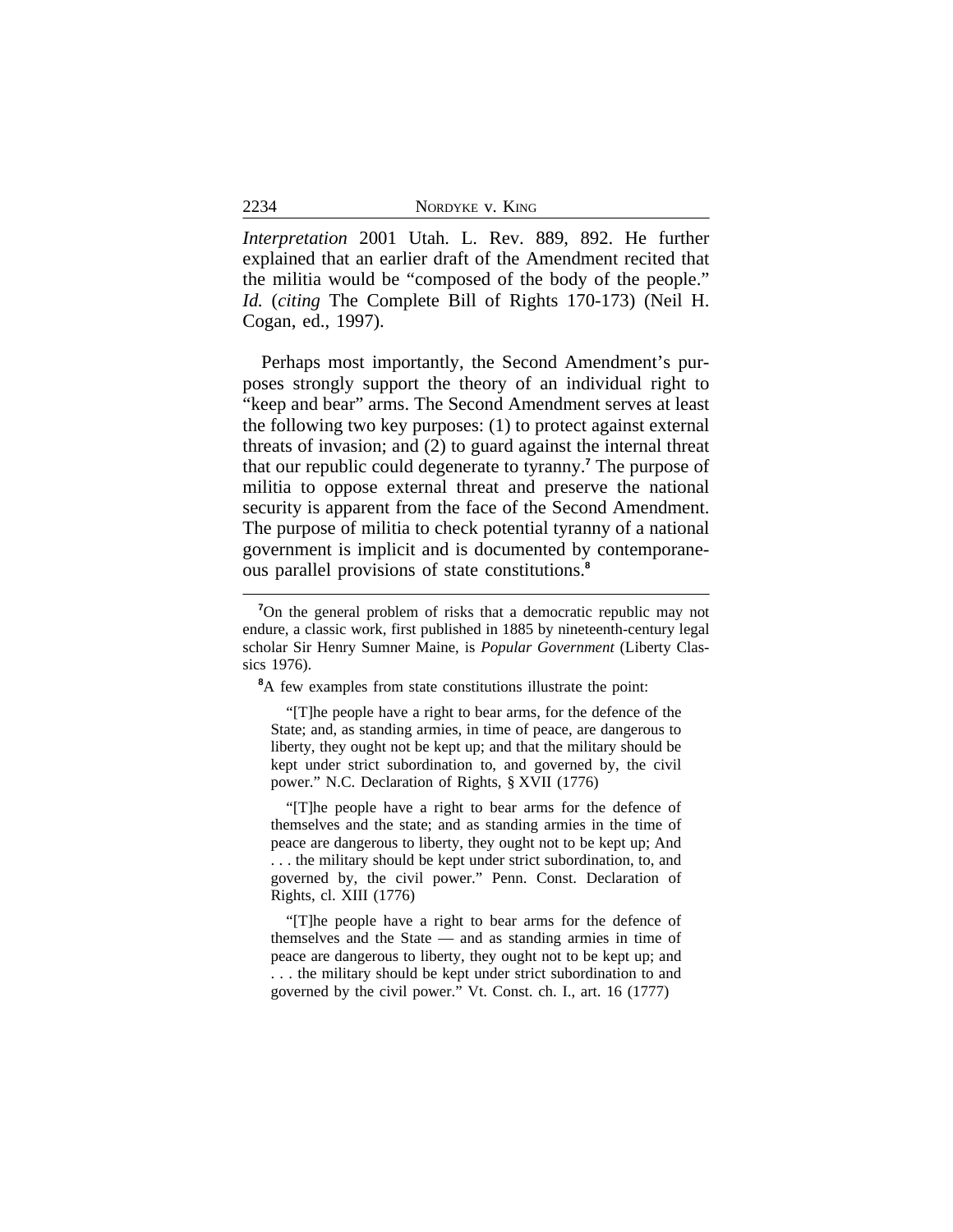| 2235 |
|------|
|      |

This view is also reinforced by English and colonial history. English history shows constant recourse to militia to withstand invading forces that arrived not rarely from England's neighboring lands. *See generally* 2 Winston S. Churchill, History of the English Speaking Peoples: The New World (Dodd, Mead, & Co. 1966); 3 Winston S. Churchill, History of the English Speaking Peoples: The Age of Revolution (Dodd, Mead, & Co. 1967). In the colonies, not only soldiers, but also farmers, merchants, and statesmen typically owned weapons, and there can be no doubt that militia played important roles in defending the colonies in the seventeenth and eighteenth centuries and during the revolutionary break with Great Britain.

Those who debated and framed the Bill of Rights were educated in practical political concepts and doubtless recognized that an opening gambit for tyrants is to disarm the public.**<sup>9</sup>** If the Second Amendment is held to protect only a stateregulated militia, then there would be no constitutional bar to a federal government outlawing possession of all arms by hunters and those with legitimate needs for protection. A general confiscation of guns could become the order of the day. I believe that result is foreclosed by the salient purpose of the

<sup>&</sup>quot;[A] well regulated militia, composed of the body of the people, trained to arms, is the proper, natural, and safe defense of a free state; . . . standing armies, in time of peace, should be avoided as dangerous to liberty; and . . . in all cases the military should be under strict subordination to, and governed by, the civil power." Va. Const. art. I., § 13 (1776).

<sup>&</sup>lt;sup>9"</sup>One of the ordinary modes, by which tyrants accomplish their purposes without resistance, is, by disarming the people, and making it an offense to keep arms, and by substituting a regular army in the stead of a resort to the militia. The friends of a free government cannot be too watchful, to overcome the dangerous tendency of the public mind to sacrifice, for the sake of mere private convenience, this powerful check upon the designs of ambitious men." Joseph Story, A Familiar Exposition of the Constitution of the United States § 450, p. 246 (1840).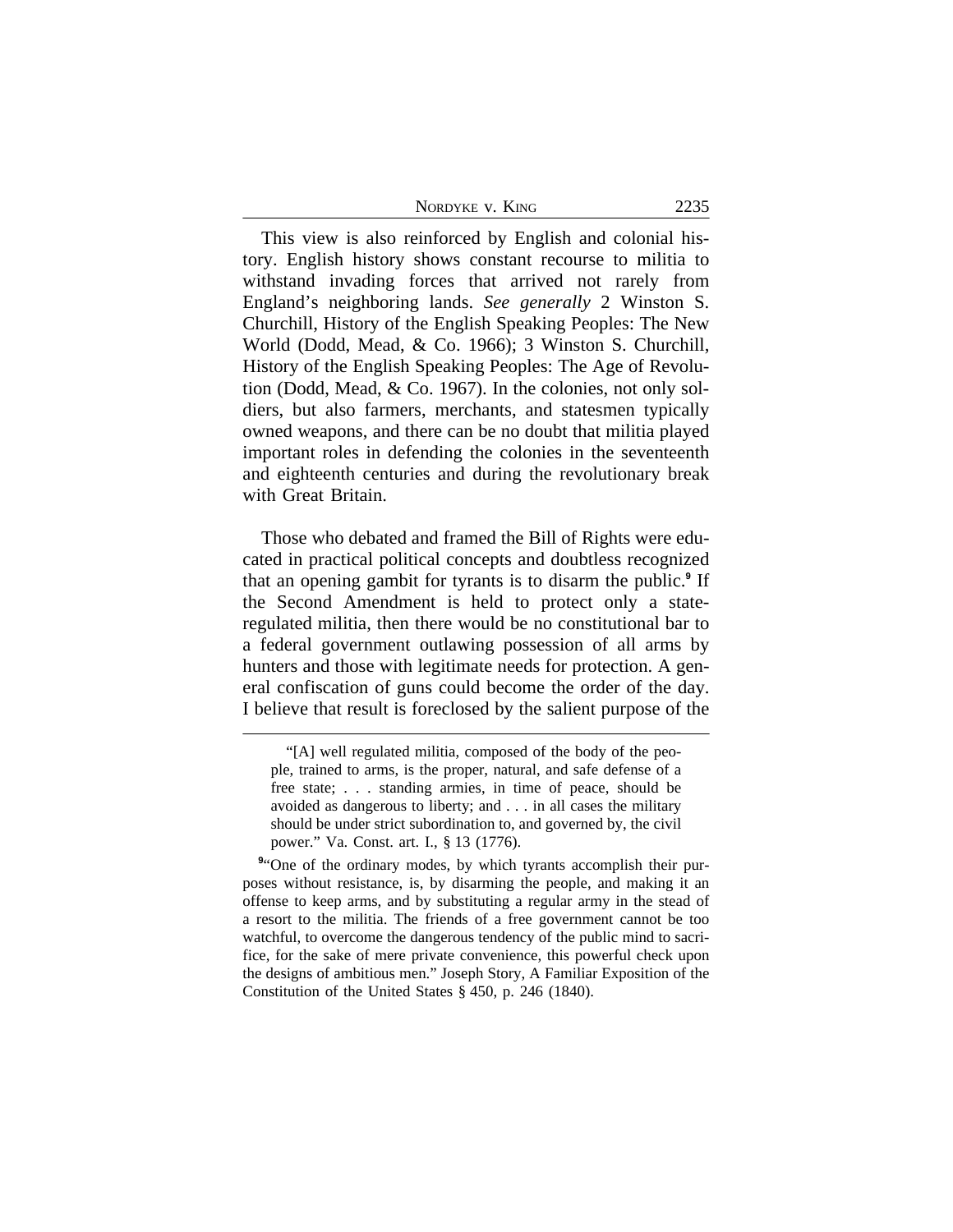Second Amendment to guard against tyranny, and that an individual right to keep and bear arms must be recognized.

It does not follow that such a right is absolute. The Bill of Rights, though robust, must be interpreted in light of societal needs. For example, even the broad protections of free speech in the First Amendment do not protect a person who "falsely shout[s] fire in a theatre and caus[es] a panic." *Schenck v. U.S.,* 249 U.S. 47, 52 (1919) (Holmes, J.). Similarly, the Fourth Amendment's general requirement of a warrant for a search permits exceptions for exigent circumstances. *See Payton v. New York,* 445 U.S. 573 (1980). And though recognizing an individual right to keep and bear arms, government can within due bounds regulate ownership or use of weapons for the public good. We would make progress if the Supreme Court were to establish a doctrine of an individual Second Amendment right subject to reasonable government regulation. The decisional chips would thereafter fall where they may on the basis of particular cases and the delicate balance of their precise facts, aided by the complementary efforts of lawyers, scholars and judges.**<sup>10</sup>** The law would best put aside extreme positions and adopt an assessment of reasonableness of gun regulation, for this would place us on the right track.**<sup>11</sup>**

**<sup>10</sup>**The law develops through interdependent actions of academics advancing theories, advocates championing them in litigation, and Judges making decisions that clarify doctrine. The process is ongoing, for after decisions, academics will critique and offer suggested improvements, advocates will bring cases arguing what Judges said as refined by academic feedback, and more refined decisions result from this process. *See* Hon. Wade H. McCree, Jr., *The Annual John Randolph Tucker Lecture, Partners in a Process: The Academy and the Courts*, 37 Wash. & Lee. L. Rev. 1041 (1981).

**<sup>11</sup>**In my view it is an error, though understandable one, to view the Second Amendment exclusively or primarily with the issue in mind of whether it constrains gun control. That controversial issue, as important as it may be, can be a distorting lens through which to view the Amendment if it clouds judgment and prevents understanding of the basic purposes of the Second Amendment. Instead, the Second Amendment should be con-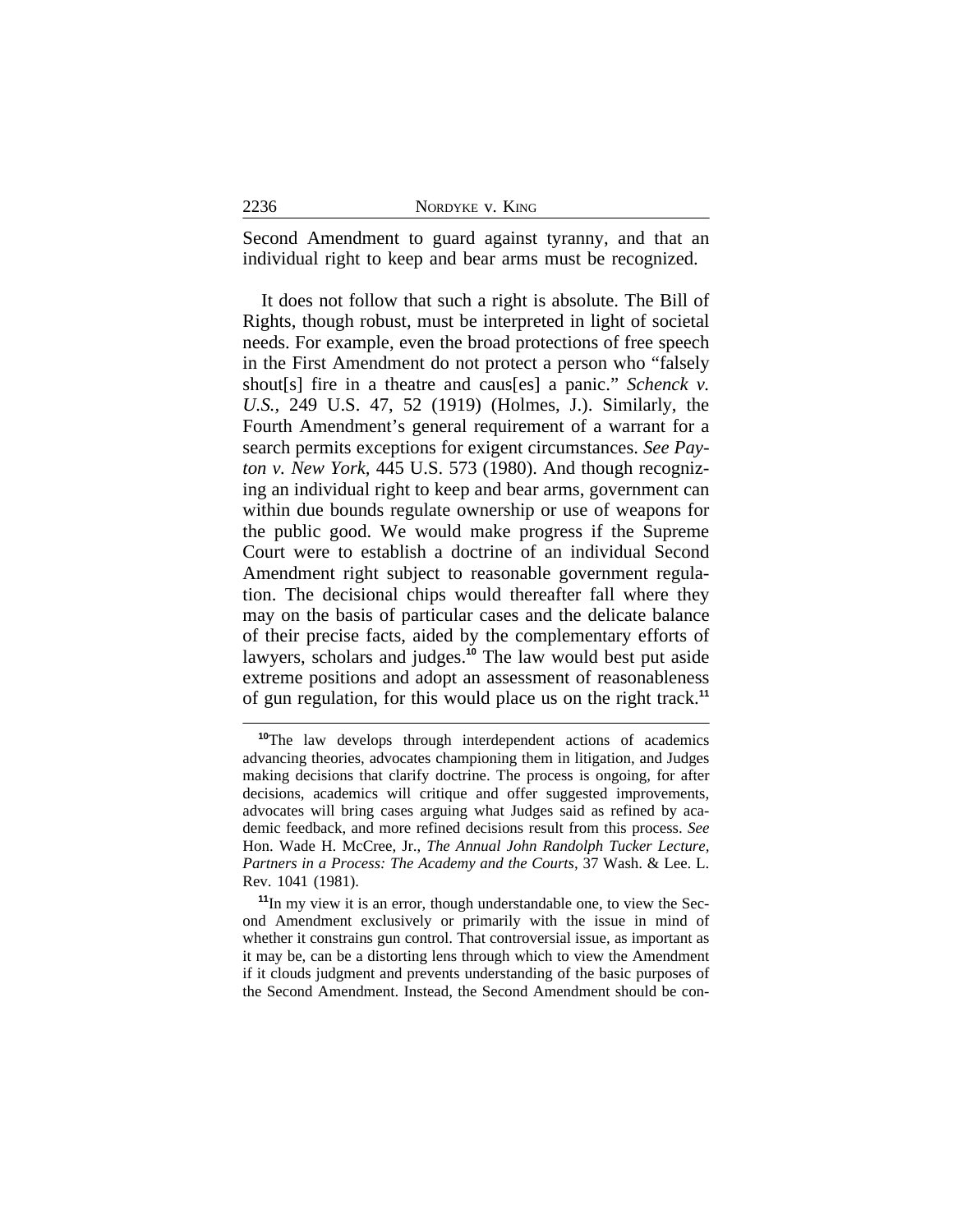| NORDYKE V. KING | 2237 |
|-----------------|------|
|-----------------|------|

Restricting the Second Amendment to "collective rights" of militias and ignoring individual rights of the people betray a key protection against the recurrent tyranny that may in each generation threaten individual liberty.**<sup>12</sup>** The *Silveira* majority takes the position that the Framers' concerns to check the possibility of a Federal government tyranny are sufficiently answered by reading the Second Amendment merely to ensure that the states could not be barred from funding stateorganized militia. *Silveira*, 312 F.3d at 1085. I disagree. The Second Amendment cannot properly be interpreted to entrust the freedom of the people to the premise that state governments would arm a self-reliant people and protect the people against a federal tyranny. The practical concept of militia contemplates an armed citizenry capable of rising up, with what arms they hold or can find, to defeat, resist or at minimum delay an invader until more organized power can be marshalled. The likelihood of broad resistance from an armed citi-

**<sup>12</sup>**We should instead heed the observations of President John F. Kennedy on the Second Amendment, which have remaining vitality:

"By calling attention to 'a well regulated militia,' the 'security' of the nation, and the right of each citizen 'to keep and bear arms,' our founding fathers recognized the essentially civilian nature of our economy. Although it is extremely unlikely that the fears of governmental tyranny which gave rise to the Second Amendment will ever be a major danger to our nation, the Amendment still remains an important declaration of our basic civilian-military relationships, in which every citizen must be ready to participate in the defense of his country. For that reason I believe the Second Amendment will always be important."

John F. Kennedy, *Know Your Lawmakers*, Guns, April 1960, at 4.

sidered in light of its core purposes of protecting the nation's safety from external threat or internal tyranny. However, recognition of individual right in the Second Amendment, to protect national security, is not inconsistent with reasonable regulation, which may be permissible under several theories: (1) all weapons are not "arms" within the meaning of the Second Amendment; (2) "arms" protected may be limited to those consistent with use by an organized military force, as suggested in *Miller*; and (3) important government interests may justify reasonable regulation.